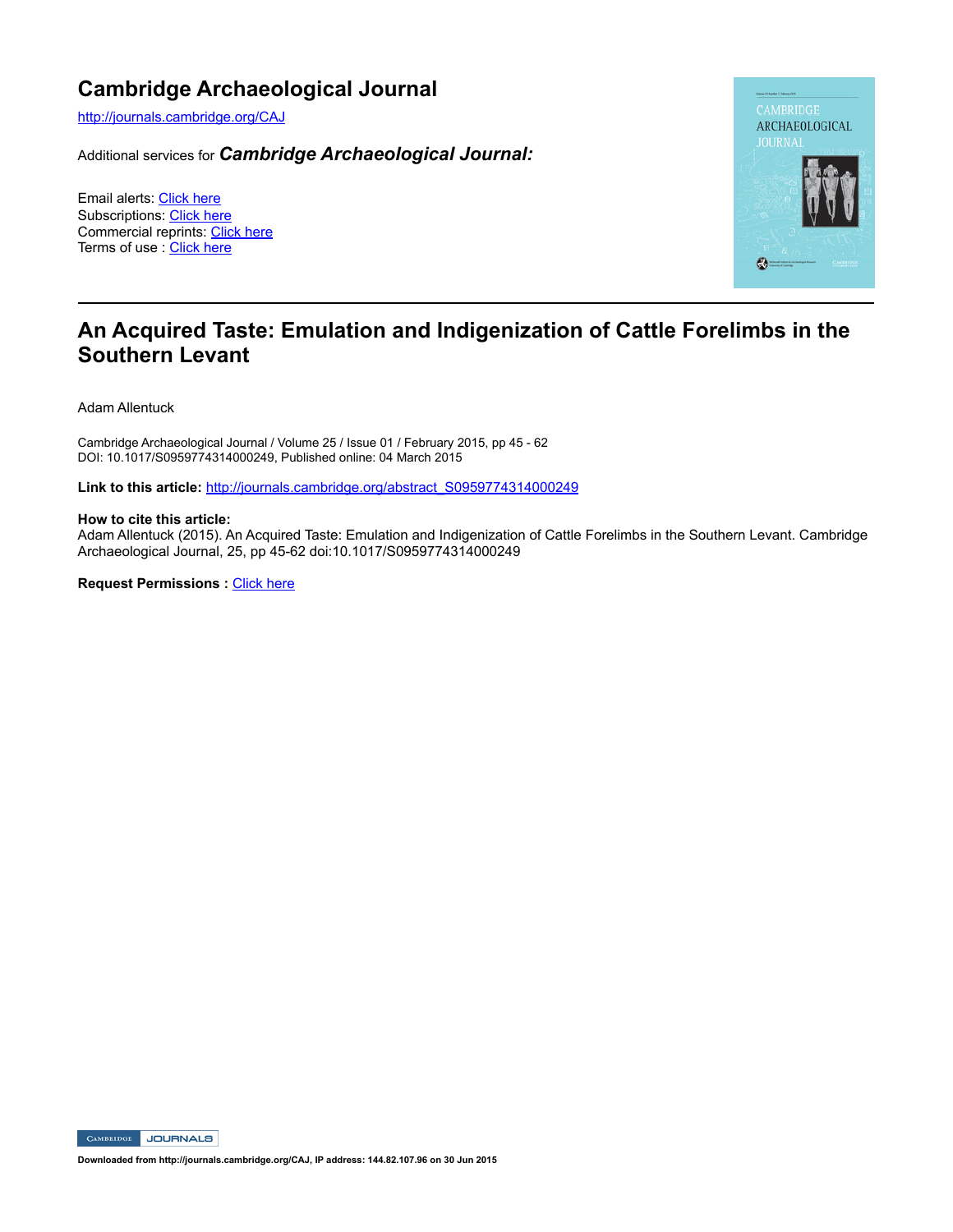# **An Acquired Taste: Emulation and Indigenization of Cattle Forelimbs in the Southern Levant**

# Adam Allentuck

*The influence of Egyptian unification and expansion on the southern Levant at the end fourth millennium* bc *has been the source of a protracted debate. In this article, a novel approach to the study of Egyptian–Levantine relations considers how food preferences, mediated by knowledge transmission and local cultural logic, provide an effective interpretive scheme for understanding the nature of relations between neighbouring societies. To this end, zooarchaeology can reveal how food preferences become enmeshed into the transformation of identity. Zooarchaeological analysis from the Early Bronze I (EB I) village of Horvat 'Illin Tahtit, Israel, finds a clear overrepresentation of cattle forelimb parts relative to hindlimb parts. The results of a correspondence analysis of faunal data from late fourth-/ early third-millennium assemblages in the Levant and Egypt shows that this pattern of forelimb overrepresentation is most common in Late EB I when the intensity of Egyptian– Levantine relations peaked. I suggest that while Egyptians clearly accorded high status to cattle forelimbs, their Levantine contemporaries, who did not have materially inscribed social rankings, defined cattle forelimbs according to a cultural logic unrelated to status.*

The influence of Egyptian unification and expansion on the southern Levant at the end of the fourth and beginning of the third millennia bc has been the source of protracted debate. The southern Levant was engaged in exchange relations with people living along the Nile on the eve of the unification of Lower and Upper Egypt around 3100 bc. The intensity of these interactions reached its apogee at the end of the Early Bronze (EB) I period and was focused on southern Israel. Increasing Egyptian demand for Levantine wine and possibly olive oil galvanized trade relations that began in the Late Chalcolithic period.

Studies of Egypt's impact on the southern Levant during the Early Bronze Age (EBA) have focused on definitions of their political economic relationship. There is a general consensus that Egypt from Naqada II through Old Kingdom (3500–2125 bc) and the southern Levant from Late Chalcolithic through EB III (*c.* 3800–2500 bc) established intermittent partnerships for the purpose of economic exchange [\(Table 1\)](#page-2-0). However, the shifting balance of power between a colonial authority and indigenous settlements is still an open question. Interlocutors in this debate have made valuable contributions toward addressing problems of chronological synchronism, media of exchange, changes between overland and maritime trade routes, intensity of trade, and centralization of Egyptian administration. However, the models that have emerged from this debate have reduced a complex historical narrative to dichotomous positions of colonial *vs* reciprocal exchange and Egyptian autocracy *vs* Levantine autonomy.

A critical issue in studies of interregional interaction and one that has the potential to provide a more nuanced understanding of Egyptian–Levantine relations is the transformation of social identity. The ways in which the production and consumption of Egyptian-style material culture became enmeshed in the reproduction of Levantine community identity have received little scholarly attention. Kansa [\(2001,](#page-16-0) 109–13) provides a notable exception that underscores the fluidity and flexibility of Egyptian–Levantine

C*ambridge Archaeological Journal* 25:1, 45–62 © 2015 McDonald Institute for Archaeological Research. The online version of this article is published within an Open Access environment subject to the conditions of the Creative Commons Attribution licence <http://creativecommons.org/licenses/by/3.0/> doi[:10.1017/S0959774314000249](http://dx.doi.org/10.1017/S0959774314000249) Received 21 Dec 2013; Accepted 18 Feb 2014; Revised 27 Feb 2014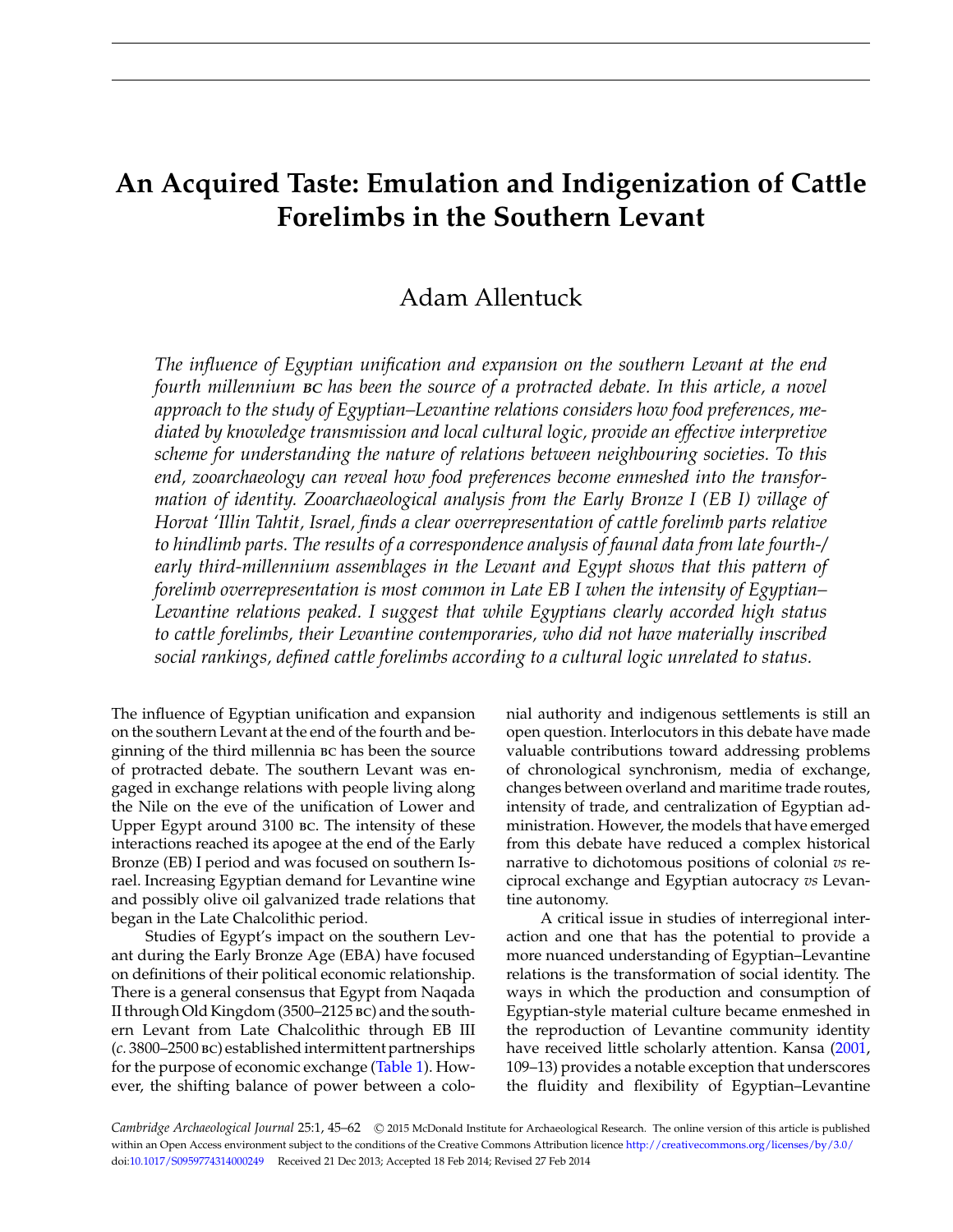| Levantine period             | Dates (BC)           | Sites mentioned in<br>text                                                                                                                                  | Egyptian period                |                                    |  |  |
|------------------------------|----------------------|-------------------------------------------------------------------------------------------------------------------------------------------------------------|--------------------------------|------------------------------------|--|--|
| Late Chalcolithic            | Early 4th millennium | El-Mahâsnah                                                                                                                                                 |                                | Naqada IA-C<br>Naqada IIA/B        |  |  |
| Early EB I                   | $c.3600 - 3150$      | Azor<br>En Shadud<br>Nahal Tillah (IIIB/C)<br>Yiftah'el (II)<br>Hierakonpolis                                                                               | Late Predynastic               | Naqada IIC-D1<br>Naqada IID2-IIIA1 |  |  |
| Late EB I (Erani C)          | c. 3150-3100         | Qiryat Ata (III)<br>T. Erani (C, D)<br>Hartuv<br>Nahal Tillah (IIIA)                                                                                        |                                | Naqada<br>$IIIA1-IIIA2$            |  |  |
| Late EB I<br>(Advanced EB I) | $c.3100 - 3000$      | Qiryat Ata (II)<br>Lod<br><b>Tel Dalit</b><br>$HIT$ (III, IV)<br>'En Besor (III)<br>Nahal Tillah $(IIA/B)$<br>Arad (IV)<br>Tell es-Sakan (Area A)<br>Abydos | Early Dynastic                 | Naqada IIIB-C1/<br>Dynasty 0       |  |  |
| EB II                        | $c.3000 - 2900$      | Me'ona<br>Qiryat Ata (I)<br>Aphek (Area A/B)<br>Arad $(III)$<br><b>Tel Yarmut</b>                                                                           |                                | Naqada IIIC1/<br>Dynasty 1         |  |  |
| EB III                       | $c. 2900 - 2500$     | <b>Tel Yarmut</b><br>Tell es-Sakan (Area B,<br>$\mathcal{C}$<br>Saqqara                                                                                     | Early Dynastic/<br>Old Kingdom | Dynasty 2-4                        |  |  |
| EB IV/IBA                    | $c. 2500 - 2000$     | Giza                                                                                                                                                        | Old Kingdom                    | Dynasty 5-11                       |  |  |

<span id="page-2-0"></span>**Table 1.** *Southern Levantine–Egyptian chronological synchronisms (based on Braun & van den Brink [2008,](#page-15-0) table 1) with revised chronometric dates (Regev et al. [2012\)](#page-17-0). Egyptian sites are italicized.*

social boundaries in an assessment of the relationship between pottery style and ethnic identity. Indeed, research in the southern Levant from the Neolithic onward traditionally looked to ceramic style over all other material residues when drawing inferences of social distinctions. In Egyptian–Levantine interaction research, food residues, such as faunal and botanical remains, have been largely neglected despite their potential to identify social boundaries. Food in general and meat in particular are used to signal aspiration to group affiliation (Fiddes [1991,](#page-16-0) 33–4; Twiss [2007,](#page-18-0) 3). To procure, share and consume meat is to affirm the shared values of a social group and perform acts of commensality. Likewise, deviations from the dietary preferences of the dominant culture may be used to express dissent and resistance (Douglas [2002 \[1966\],](#page-16-0) 60).

## **Aims and objectives**

In this article, I examine issues of food-preference emulation in relation to culture contact and ethnicity. Following a brief synopsis of Egyptian–southern Levantine relations, the article offers zooarchaeological evidence in support of a theory for transformations of social identity impelled by late fourth- and early thirdmillennium foreign relations. Zooarchaeological analysis is presented at two scales. First, cattle forelimb preference at a single site, Horvat 'Illin Tahtit, is assessed through skeletal part frequency data. Detailed analyses of these data in terms of skeletal-part profiles, evenness, density-mediated attrition and food utility are submitted in order to understand cattlecarcass portioning within a community. Second, cattle skeletal-part frequencies compiled from published and unpublished sources are used to gain an understanding of regional patterns of cattle-carcass portioning. To this end, correspondence analysis is used to assess the similarities and differences among cattle skeletal-part assemblages. Chronological association, locational proximity to Egypt, and the extent to which the material culture assemblages are Egyptian in character are factors used to constrain interpretations of regional patterning from the correspondence analysis. This article presents arguments and evidence in support of the hypothesis that Horvat 'Illin Tahtit and several other Early Bronze Age communities in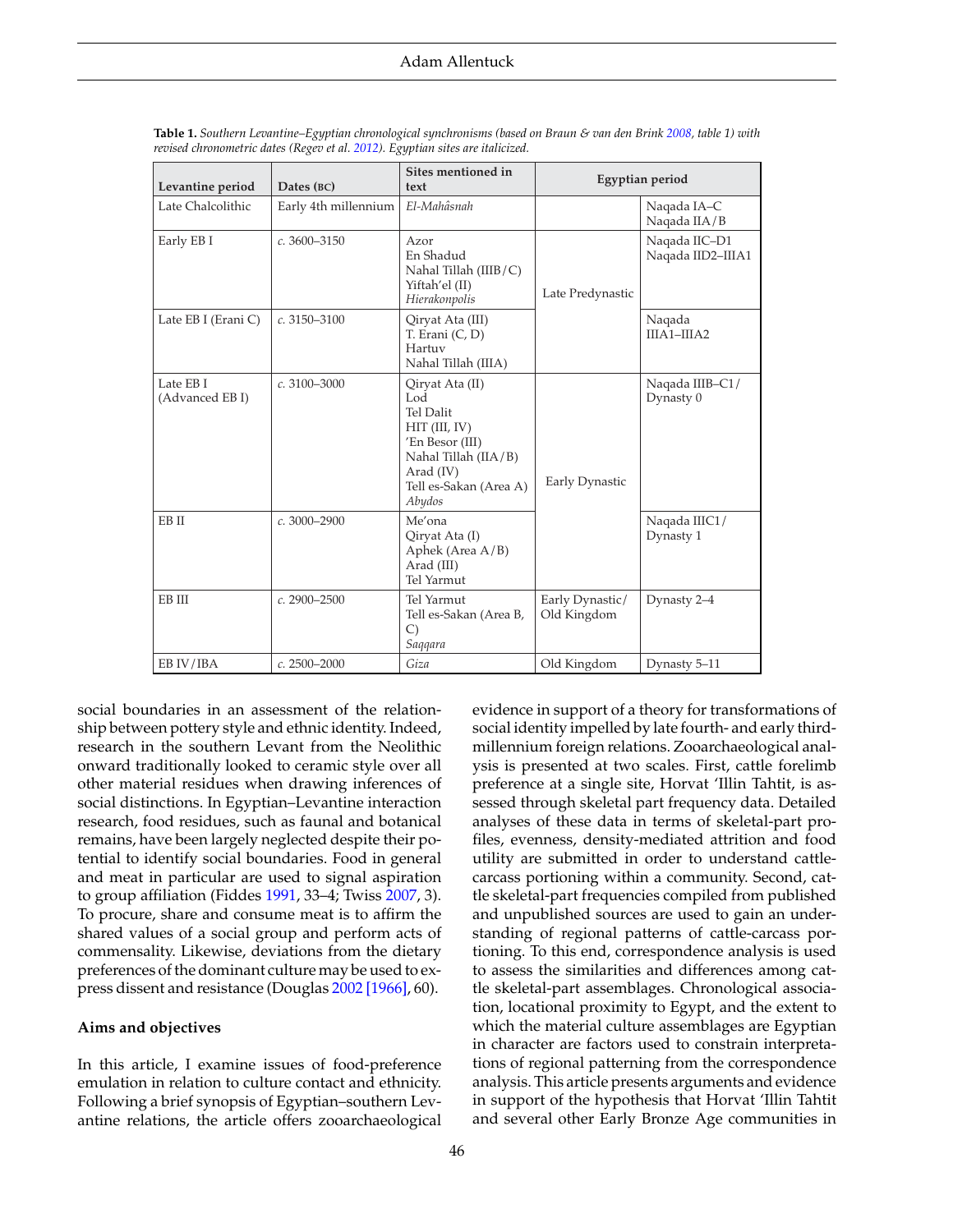

**Figure 1.** *Map of Egypt showing sites mentioned in the text.*

the southern Levant developed hybridized identities through repeated encounters with Egyptian ideas and material culture. In the conclusion, I draw together connections among culture contact, identity formation and food preference that I argue can account for an apparent food preference for cattle forelimbs.

# **Background to southern Levantine–Egyptian relations in the late fourth to mid-third millennium**

## *The study area*

The periodic Egyptian presence in the southern Levant over the course of the late fourth to mid-third millennium reached its height during the latest phase of Late EB I (*c.* 3150–3000 bc). Intermittent contact is also apparent in the antecedent Late Chalcolithic and Early EB I periods and in the subsequent EB II–III phases, but relations between these two regions were more ephemeral in these periods than in Late EB I. At the end of the fourth millennium bc, the Nile valley was on the path to state formation through the poLarge cemeteries developed and material culture became standardized up and down the Nile from Late Naqada II through Naqada III (Baines & Yoffee [1998\)](#page-15-0). This nascent territorial state controlled a vast expanse from Aswan in the south to the Mediterranean coast in the north. The early Egyptian state also maintained exchange relations with its neighbours to the south (Nubia) and north (southern and northern Levant). The consolidated state was founded on extreme disparities of wealth and status, which is apparent from lavish funerary customs and mortuary architecture that were reserved for the elite. Evidence for social inequality is apparent as early as the Late Predynastic period (Naqada IIc period, *c.* 3300 bc) in Tomb 100 at Hierakonpolis. This tomb contains a wall painting that depicts several themes that became common throughout the Pharaonic period, including a violent ruler smiting his captives with a mace and the sacrifice of a bull (Kemp [2006,](#page-17-0) 81; Quibell & Green [1902,](#page-17-0) pl. LXXV).

litical unification of Upper and Lower Egypt (Fig. 1).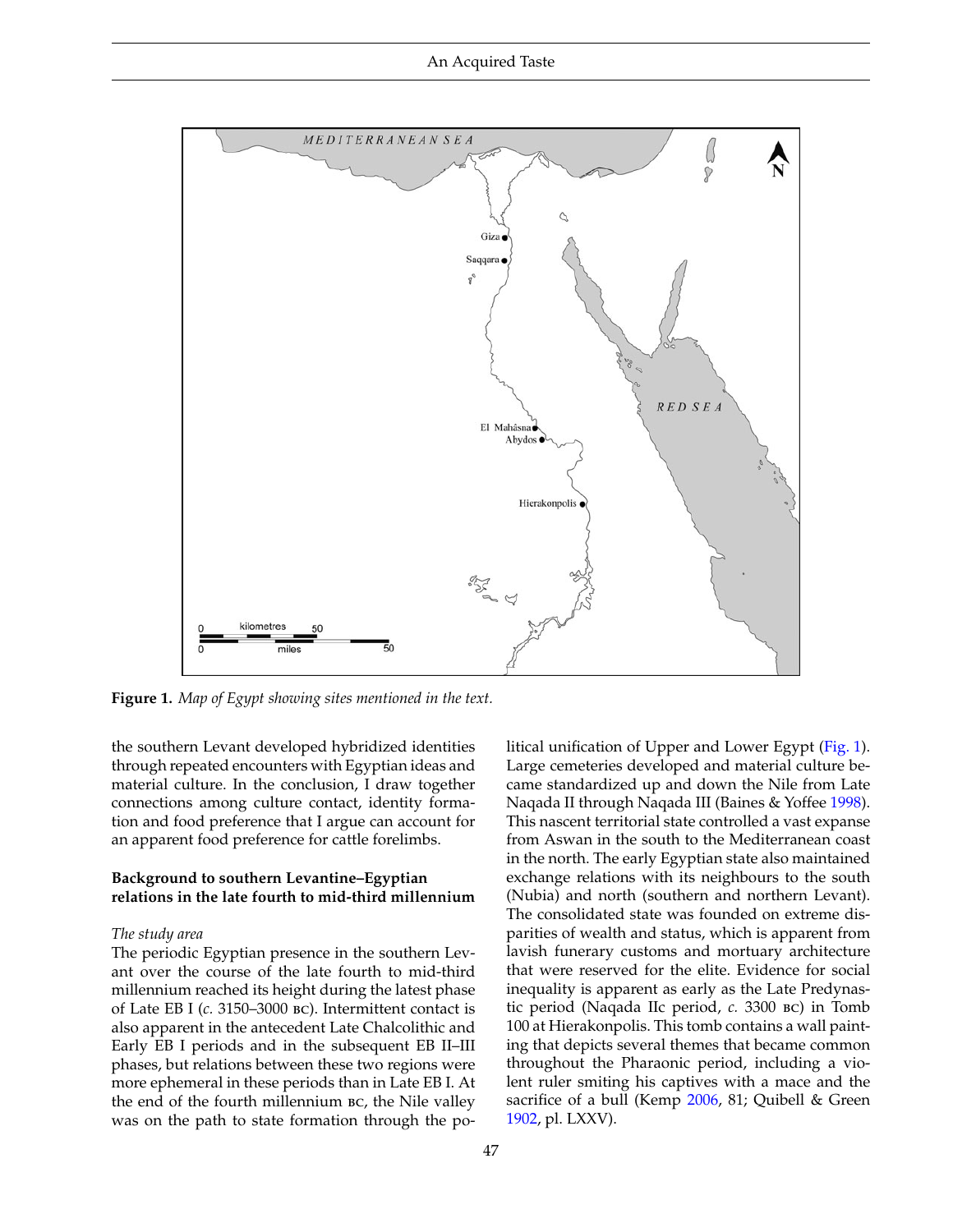

**Figure 2.** *Map of the southern Levant showing sites mentioned in the text.*

The southern Levant was a mosaic of small-scale regionalized factions (Fig. 2). Although this regionalism of the southern Levant produced a dispersed political landscape, it also produced a variety of new or expanded economic resources that included the deployment of the donkey for long-distance trade; intensified olive and grape horticulture in response to an Egyptian demand; expanded copper mining at Feinan; and expanded contacts with the northern Levant (Lebanon), the east (including Jordan) and the south (Negev and Sinai) (de Miroschedji [2002,](#page-17-0) 40). These conditions in the southern Levant set the stage for exchange relations with the burgeoning Egyptian state. The imprint of Egypt in the southern Levant during Late EB I was such that Egyptians established a colony at Tell es-Sakan and an entrepôt at 'En Besor (Gophna [1995;](#page-16-0) de Miroschedji *et al.* [2001\)](#page-17-0). Administrative technology in the form of clay bullae from 'En Besor and Nahal Tillah and a cylinder seal from Gezer reflect a mode of exchange that was highly organized and systematically managed (Braun [2011,](#page-15-0) 112–13).

While exotic artefacts of complex Egyptian institutions receive much attention (Baines & Yoffee [1998\)](#page-15-0), the more common goods of exchange provide a clearer understanding of foreign relations. Levantine goods found in Egypt predominantly include staple commodities, such as grape and olive products in Canaanite storage jars and Dead Sea bitumen, while Egyptian goods found in the southern Levant mainly include manufactured items, such as finely made bottles, pearshaped mace-heads, ripple-flaked knives and stone palettes (Brandl [1992;](#page-15-0) Connan *et al.* [1992;](#page-16-0) Harrison [1993;](#page-16-0) McGovern *et al.* [1997\)](#page-17-0). This distribution suggests that interregional trade was not necessarily symmetrical (Stager [2001\)](#page-17-0), but was reciprocal.

Most Late EB I sites in the southern Levant, including the site that is the focus of this article, Horvat 'Illin Tahtit (hereafter, HIT and discussed below), display only modest quantities of Egyptian or Egyptianinspired artefact assemblages. A few sites, however, have produced material assemblages substantially composed of Egyptian artefacts. For instance, large quantities of Egyptian bread moulds, other Egyptian pottery (made of local and Egyptian clays), an Egyptian amulet and several clay seal impressions were recovered from Nahal Tillah in the northern Negev desert (Levy *et al.* [1997\)](#page-17-0). The considerable Egyptian material assemblages at Nahal Tillah were initially thought to reflect evidence for a socially bounded Egyptian enclave in the southern Levant (Levy *et al.* [1997,](#page-17-0) 45). However, spatial analysis of the ceramic and faunal data from Nahal Tillah has not found any evidence for ethnic boundaries in the distribution of the food remains and pottery (Kansa *et al.* [2006\)](#page-16-0). Rather, analysis showed that Egyptian-style pottery was patchily dispersed across the site and spatially overlapped with Levantine-style pottery. While Levy *et al.* [\(1997\)](#page-17-0) had previously modelled Egyptians as a dominating colonial presence at Nahal Tillah, Kansa *et al.*'s [\(2006\)](#page-16-0) reappraisal drew the opposing conclusion that Egyptians were integrated into the local Levantine economy.

This very brief review of foreign relations underscores the point that Egypt's influence was variable across the southern Levantine landscape. Braun's [\(2003\)](#page-15-0) synthetic review of Egypt's influence in the southern Levant found that settlements such as Tell es-Sakan and 'En Besor (Stratum III) were under direct Egyptian control and inhabited by ethnic Egyptians. However, the extent of Egypt's control at all other southern Levantine settlements is variable. For instance, substantial quantities of Egyptian and Egyptianized pottery at Tel Erani and Lod signal a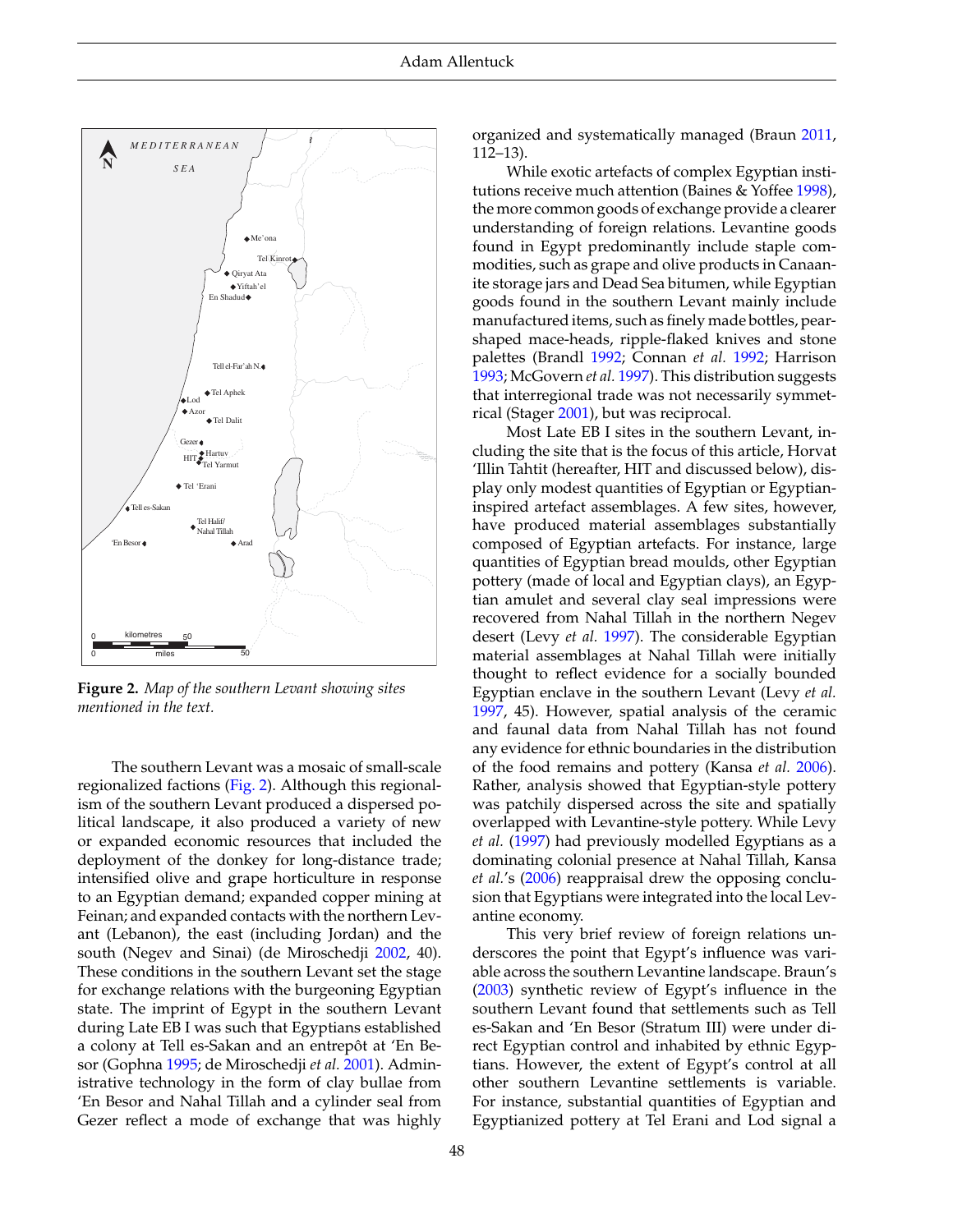strong Egyptian presence in a community inhabited by Levantine people. In contrast, sites such as HIT, Arad (Stratum IV), Tel Dalit and Tel Aphek contain only small quantities of artefacts of foreign origin, an indication of a minor degree of Egyptian influence. The variable extent of the long-distance relationships between Egypt and the Levant, and particularly the intermittency of Late Predynastic Egyptian migrations, suggest that the southern Levant comprised a number of pluralistic settlements. It is at these ethnically varied settlements where multiple cultural practices and diverse identities could produce hybridity.

#### **Horvat 'Illin Tahtit (HIT)**

HIT is situated in the central Shephelah immediately west of the Judean anticline. It overlooks Wadi 'Illin (Nahal Shemesh) to the south, a shallow depression that carries runoff from the surrounding hills 1.2 km west to the Soreq Basin. Excavations revealed two superimposed strata dated by pottery finds to successive occupations associated with an advanced phase of Late EB I (Braun *et al.* [2001\)](#page-16-0). In revealing approximately  $1100 \text{ m}^2$  of deposits, the excavators exposed about 20 per cent of an unfortified village estimated to have been no more than 1 ha in area. Stratum IV, which contained remains of the earlier Late EB I sub-phase, was fortuitously preserved by an all-consuming conflagration. The fire was so intense and sustained that mud-brick and plaster installations were completely baked in certain parts of the site. Excavators revealed walls of considerable height and household artefacts abandoned at the time of the destructive fire (Braun [1996,](#page-15-0) 73). Stratum IV produced a faunal collection of 781 bones and teeth.

The architecture of the succeeding occupation in Stratum III was built directly over the earlier burnt structures, without an apparent hiatus. When Stratum III was abandoned at the end of Late EB I or at the beginning of EB II, many small, intact artefacts found on floors suggest that the process of departure was similarly rapid to that of Stratum IV, but was not motivated by fire (Braun *et al.* [2001\)](#page-16-0). Its relatively undisturbed condition is attributed to the fact that Stratum II (post-EB I) did not apparently intrude into Stratum III. These site-formation processes produced a well-preserved faunal assemblage (*n* = 1481) in Stratum III.

A total of 25 pottery sherds of Egyptian origin were recovered from HIT. This material is differentiated from the local wares by its highly levigated and high-fired, sometimes burnished fabrics, which are typically dark red or brown in colour. The small proportion of Egyptian pottery as well as a partially preserved *serekh* incised on the upper portion of a storage jar, another partially preserved *serekh* incised on a sherd of Nilotic clay, a piriform mace-head made of Egyptian calcite and an Egyptian flint knife suggest minimal but unambiguous contact with Egypt. In addition, a small quantity of Egyptian-inspired pottery of local clay and a palette made on local limestone were recovered (Braun *et al.* [2001,](#page-16-0) 74–8). These 'Egyptianized' artefacts are of definite Egyptian morphology, but produced on locallysourced raw materials. Thus, a small quantity of Egyptian artefacts and a smaller quantity of Egyptianized artefacts indicates that these 'are exotic elements in an otherwise local phenomenon' (Braun *et al.* [2001,](#page-16-0) 82).

The artefact assemblages from HIT suggest that Egypt was only a peripheral influence. The minor Egyptian component in the material assemblages may reflect the acquisition of foreign goods and knowledge by down-the-line trade with Egyptian-controlled outposts such as Tell es-Sakan and 'En Besor in direct exchange relations with Levantine people at places such as Lod and Tel Erani. Thus, when considering human– animal interactions at HIT, it is reasonable to regard its inhabitants as ethnically Levantine, but likely aware of Egyptian attitudes toward and strategies of animal exploitation.

The HIT faunal collection from Strata III and IV deposits, as well as deposits that could not be confidently attributed to one of these two EB I strata, is composed of 5553 bone and tooth fragments. Of these remains 75 per cent ( $n = 4164$ ) are identified to at least a taxonomic class and size category (i.e. small, medium, large Mammalia). Of these, 1962 specimens are identified to at least a taxonomic family (e.g. Bovidae, Cervidae, Equidae) and size category (NISP or Number of Identified Specimens per Taxon). Sheep and goat specimens are the most abundant category of faunal remains in the assemblage, as they account for 64 per cent ( $n = 1255$ ) of NISP. Its abundance in the death assemblage, notwithstanding taphonomic attrition, should be regarded as an expression of its importance in herding and exploitation practices. Cattle (*Bos taurus*) account for 20 per cent (*n* = 392) of the identified faunal remains. Pig (*Sus scrofa*) is the least abundant animal of the major domestic taxa, accounting for about 10 per cent ( $n = 204$ ) of NISP. All other taxa, including equids (*Equus* sp.), deer (*Capreolus capreolus*, *Dama mesopotamica*), gazelle (*Gazella* sp.), canid (*Canis* sp.), brown bear (*Ursus arctos*) and birds (Phasianidae, *Buteo* sp., *Struthio camelus*) are only marginally represented (<2 per cent, each) (Allentuck [2013\)](#page-15-0).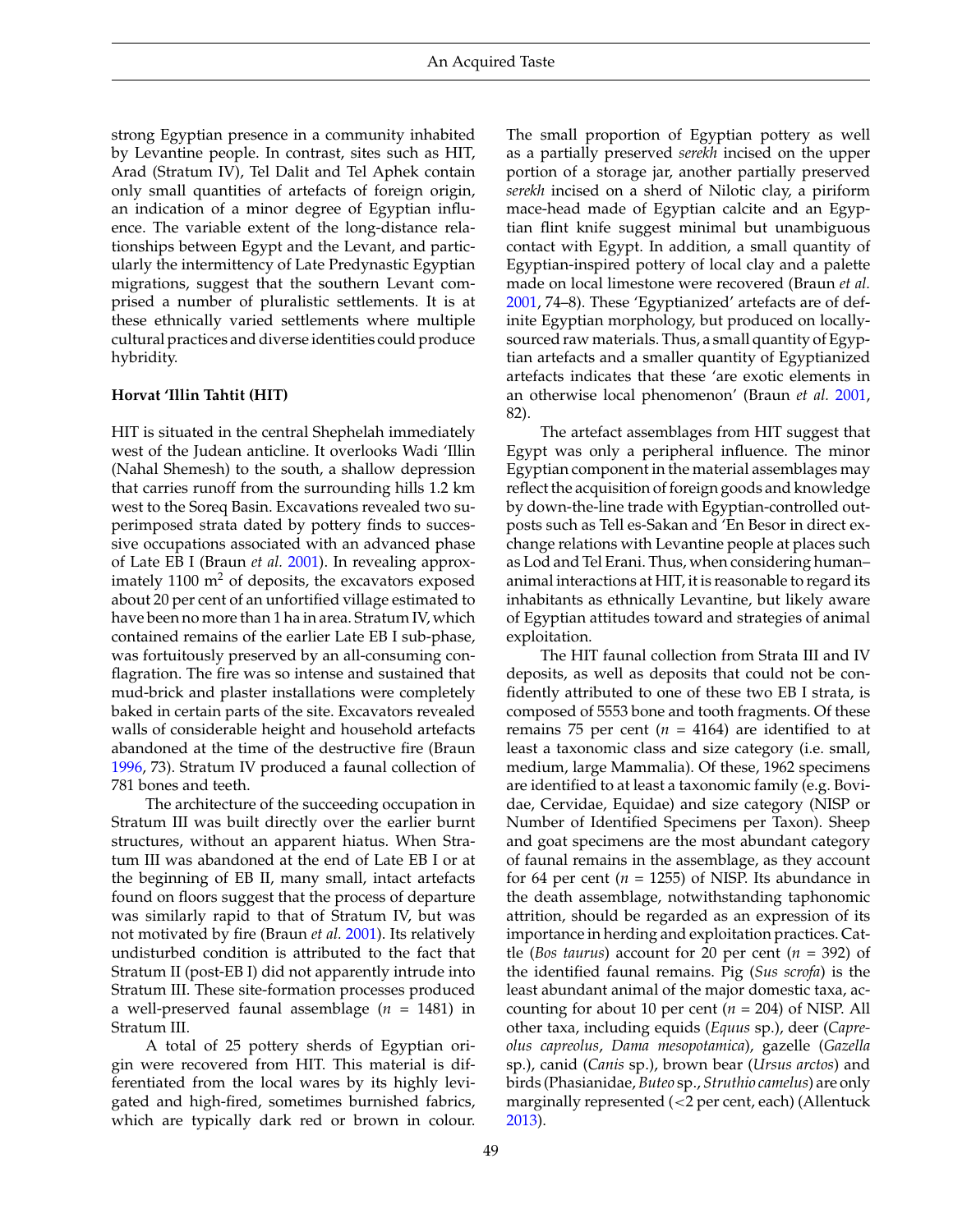#### **Methods**

Two fundamental methods are used to quantify skeletal part frequencies. First, NISP is a direct method of tallying identified specimens. However, although additive and often appropriate for ordinal-scale statistics, it suffers from the potential pitfall of specimen interdependence. In spite of this problem, it is the quantification method best suited to analyses that attempt to draw inter-site comparisons of a single animal taxon because it does not require the analyst to make decisions about the level of sample aggregation to use.

Second, the diagnostic zone (DZ) method of recording fragmentary animal remains was used for intra-site analyses on the HIT faunal collection. Diagnostic zones were recorded according to modified skeletal element templates of Dobney and Rielly [\(1988\)](#page-16-0). This technique divides each skeletal element into zones according to diagnostic features and the line along which an element tends to fracture. It is critical to ensure that a bone cannot be counted more than once with any single zone. In order to achieve this, a zone is recorded only if more than 50 per cent of that zone is preserved. Tallying for diagnostic zones obviates the problem of comparing skeletal-part frequencies between taxa with different numbers of anatomical elements because every mammalian species is accorded the same diagnostic zone templates. This is achieved with two procedures. First, skulls and teeth, horn cores, antlers, peripheral metapodials, clavicles and other skeletal elements only found in some mammalian skeletons are omitted. Second, tallies of skeletal elements that occur in varying quantities among taxa, such as metapodia and phalanges, are corrected. Vertebrae and ribs, although universally possessed, are excluded from DZ tallies because most fragmentary specimens are too difficult to identify.

A common use of DZ data is for the derivation of MNE (Minimum Number of Elements) frequencies. MNE is the minimum number of a particular skeletal element necessary to account for an assemblage of specimens of a particular skeletal element, part or portion (Lyman [2008,](#page-17-0) 220). MNE was calculated according to the procedure outlined in Watson [\(1979\)](#page-18-0). Long bone epiphyses *and* shafts were considered in MNE tallies (Pickering *et al.* [2003;](#page-17-0) cf. Stiner [2002\)](#page-17-0).

An improved means of discerning patterns of skeletal-part preservation is to compare observed skeletal-part frequencies to the number of skeletons expected based on the most frequent skeletal part for a given taxon. This is achieved by dividing MNE values for each skeletal element by the number of times that skeletal element occurs in a model skeleton. This calculation produces the minimum animal units (MAU) (Binford [1978,](#page-15-0) 69). MAU is further standardized by dividing all MAU values by the greatest MAU value and multiplying each resultant value by 100. This last step allows MAU values to be expressed on a scale that approximates a percentage, which is why this scale is often termed %MAU.

Each analyst confronted with the task of deriving MNE must make these decisions and the fact that the outcomes of these decisions are variable is a strong justification for restricting its use to intra-site (or at best intra-analyst) comparisons. Therefore, MNE and its derivative, MAU, are only used to find patterns of cattle skeletal parts at HIT.When faunal data from HIT are compared to data from other sites in the southern Levant and from sites in Egypt, the simplest, leastderived method of estimating skeletal-part frequency is most appropriate for a conducting a comparative analysis among faunal assemblages and that method is NISP.

Correspondence analysis (CA) was chosen as the statistic through which to assess inter-site cattle skeletal-part frequency patterning because of its capacity to reduce variability into a small number of dimensions. A full description of the statistical basis of CA is not presented here, as it has been detailed in numerous other publications (Bølviken *et al.* [1982;](#page-15-0) Shennan [1988;](#page-17-0) Ter Braak [1986\)](#page-17-0). Suffice it to say that CA is a multivariate statistical method that employs a process of ordination to arrange samples along axes based on their combined compositions. CA is particularly appropriate for the research problem at hand, as the two-dimensional graphical output can display row (assemblage) and column (anatomical part) data in a single plot. The first two dimensions account for the most variation and if together they account for a sufficient proportion of the total variation, they are regarded as proxies for the underlying causes of variation.

The anatomical regions profiling technique is used to circumvent inconsistencies among skeletalelement data reporting and inter-skeletal densitymediated attrition. The anatomical regions profiling technique is ideally suited to inter-assemblage comparisons from which only robust differences in skele-tal part patterns are sought (Stiner [2002,](#page-17-0) 981). Anatomical regions each comprise a pooled set of articulating elements from a broad section of the carcass. Skeletalpart data were categorized according to one of four anatomical regions (head, forelimb, hindlimb, foot), a classification based on the definitions of Horwitz and Tchernov [\(1989,](#page-16-0) table 5) [\(Table 2\)](#page-7-0). However, while compiling data from published and unpublished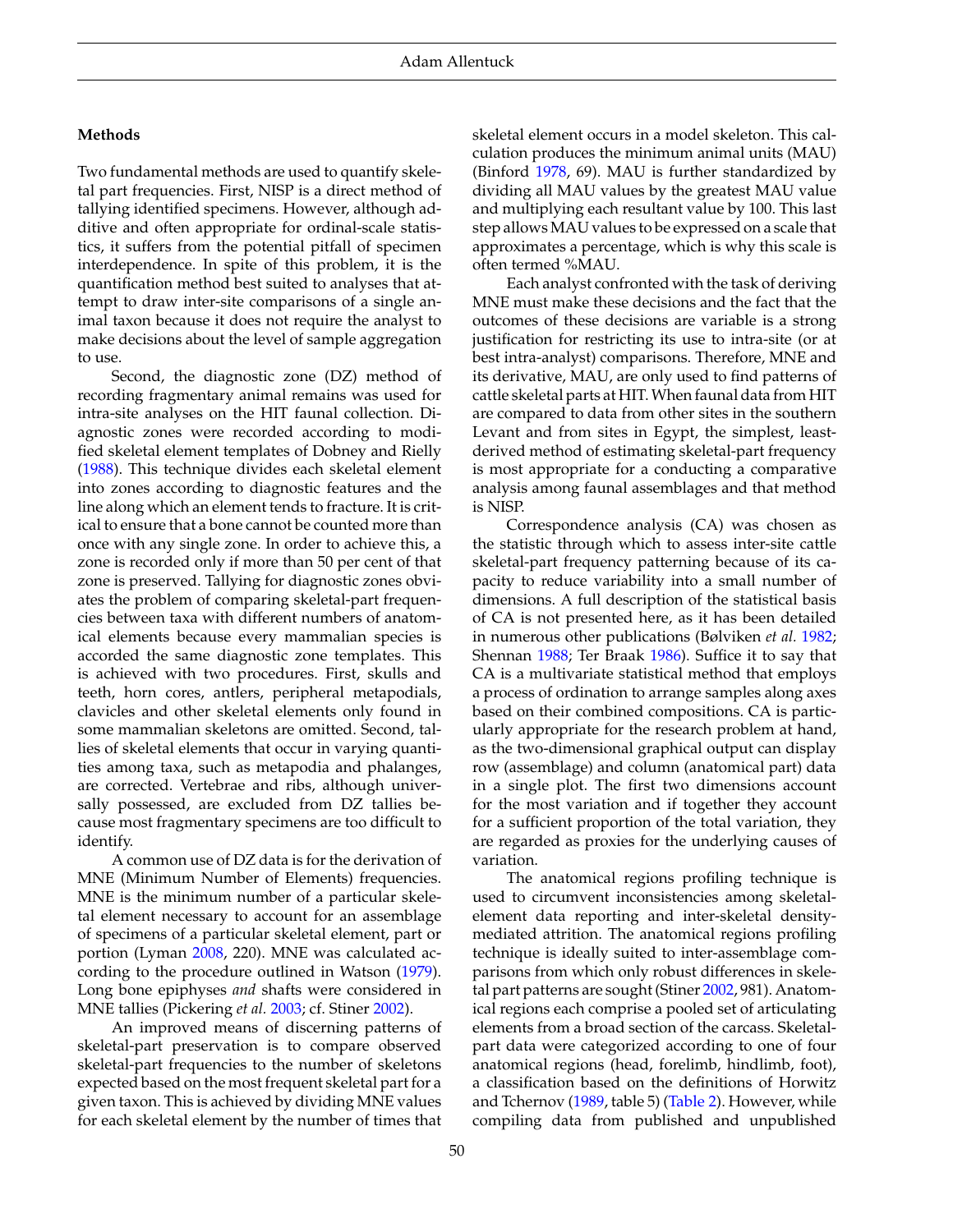**Anatomical region Skeletal elements** Head horncore/antler, mandible Forelimb scapula, humerus, radius, ulna, carpals, metacarpal Hindlimb pelvis, femur, tibia, astragalus, calcaneus, tarsals, metatarsals Foot phalanx I, phalanx II, phalanx III

<span id="page-7-0"></span>**Table 2.** *Anatomical regions based on definitions of Horwitz and Tchernov (1989, table 5), with all the trunk region (vertebrae and ribs) and some elements of the head region (skull fragments, maxilla and loose teeth) omitted.*

sources it became apparent that analysts selectively record elements of the head region (horn, skull, mandible and loose teeth). In response to this interanalyst variability, the decision was made to omit the head region from the CA in order to avoid a spurious comparison of incommensurable data. The anatomical regions technique is particularly advantageous because the coarse divisions of the carcass are similar to ancient Egyptian butchering units known from tomb offerings (Ikram [1995\)](#page-16-0). Furthermore, data from publications that report skeletal-part frequencies at this coarse scale of resolution become compatible with data published at finer scales of resolution when skeletal element data of the latter type are amalgamated into multi-element skeletal region data[.](#page-15-0)<sup>1</sup>

Amalgamating individual skeletal elements into multi-element butchery units also presents a statistical advantage when performing CA. Some skeletal element types, by virtue of their size or density, are rarely identified and therefore have small or zero values. Meaningful patterning may be obscured when rare skeletal elements comprise data in a CA plot. In these cases, pooling elements, so long as they are archaeologically meaningful, yields larger column totals. This renders the variables more robust for the chi-square statistic on which CA is based (Baxter & Cool [2010,](#page-15-0) 220).

An inevitable consequence of bringing together diverse zooarchaeological data sets into a single analysis is the injection of bias when comparing data with different sample sizes and produced by dissimilar taphonomic processes and recovery strategies. These and other such issues are important to consider when interpreting statistical results, but are not so threatening to the integrity of CA that any particular assemblage should be omitted. Another caveat to consider is a bias against assemblages for which cattle skeletal-part data are not published. This is the reason for which the analysis includes few assemblages from Egypt and none from Jordan. Representation of Egyptian assemblages is further hampered because of a historical focus on tombs rather than settlements.



**Figure 3.** *%MAU values for cattle from HIT.*

## **Results**

#### *Cattle skeletal-part frequencies at HIT*

Cattle meat was consumed according to a particularly striking pattern that is found in the distribution of carcass parts. The anterior half of the carcass is overrepresented relative to posterior half. In particular, forelimb elements are considerably more numerous than hindlimb elements. The exception to this pattern is the well-represented metatarsal. A focus on the anterior half of the cattle carcass is also evident from the anatomical distribution of filleting cut-marks that are concentrated on the scapula, humerus and radius.

The skeletal element profile of cattle displays a relatively complete array of elements (Fig. 3). The distal shafts (Zone 8) of the humerus and metacarpal are tied as the most common skeletal parts, and the distal metatarsal, proximal radius, proximal ulna and distal scapula, all of which are structurally robust, are also well represented [\(Table 3\)](#page-8-0). The tibia, calcaneus and phalanx are among the markedly underrepresented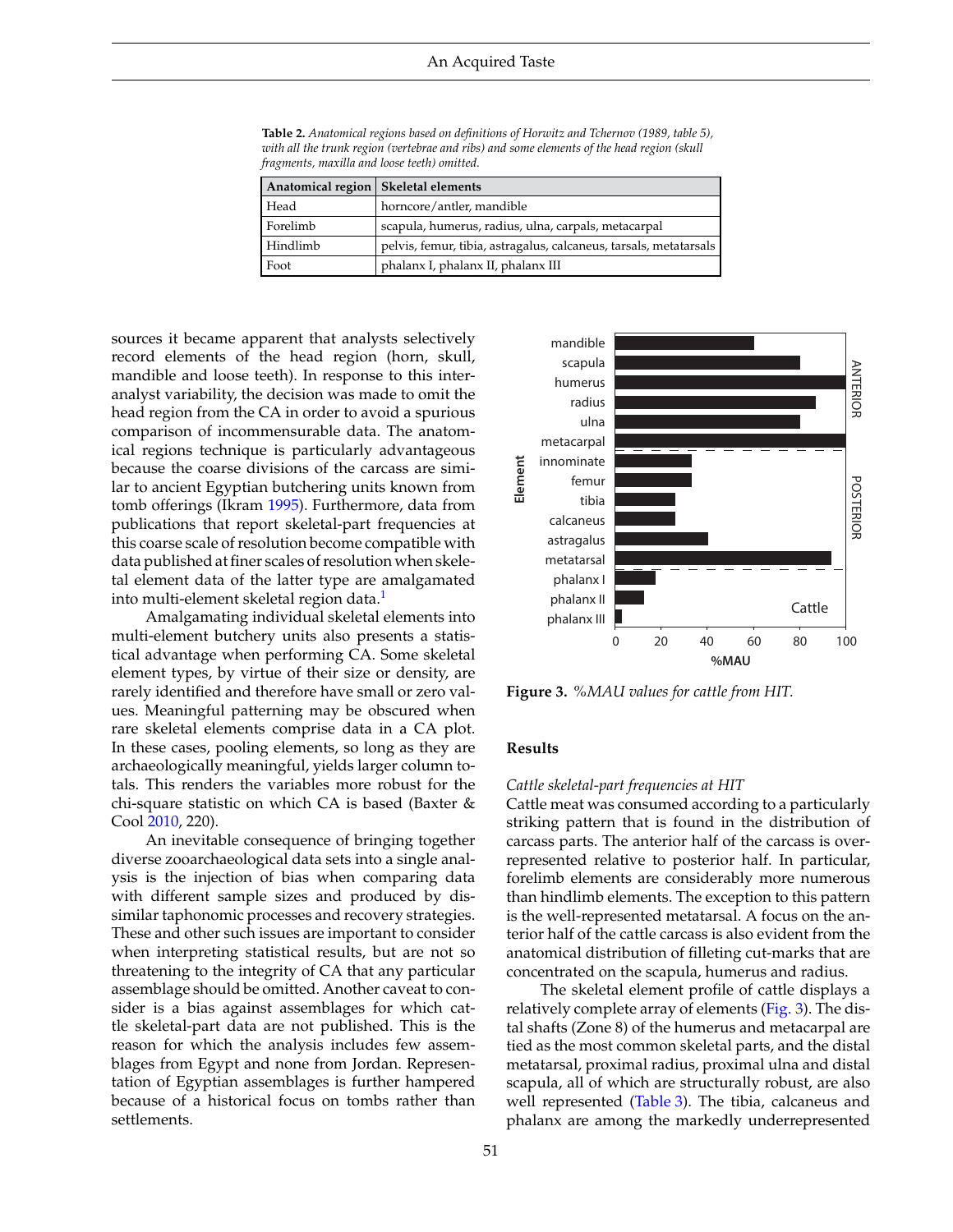|             | Diagnostic zone |                |                |                |                |                |                |                |                |                |              |                |                |                |      |
|-------------|-----------------|----------------|----------------|----------------|----------------|----------------|----------------|----------------|----------------|----------------|--------------|----------------|----------------|----------------|------|
| Element     | $\mathbf{1}$    | $\overline{2}$ | 3              | $\overline{4}$ | 5              | 6              | 7              | 8              | 9              | 10             | 11           | 12             | <b>MNEmax</b>  | <b>MAU</b>     | %MAU |
| mandible    | 9               | 8              | 6              | $\overline{4}$ | 5              | 6              | 4              |                |                |                |              |                | 9              | 4.5            | 60   |
| scapula     | 10              | 10             | 10             | 12             | 12             | $\overline{2}$ | $\overline{4}$ | 1              | 1              | 1              |              |                | 12             | 6              | 80   |
| humerus     |                 | 1              | 5              | 5              | 8              | 8              | 13             | 15             | $\overline{4}$ | 7              | 5            |                | 15             | 7.5            | 100  |
| radius      | 9               | 9              | 3              | $\overline{4}$ | 13             | $\overline{4}$ | 5              | $\overline{4}$ | 6              | 7              |              |                | 13             | 6.5            | 87   |
| ulna        | 1               | 5              | 12             | 8              | 9              | $\overline{4}$ | $\overline{2}$ | $\overline{2}$ |                | 1              |              |                | 12             | 6              | 80   |
| metacarpal  | 10              | 12             | 11             | 11             | 11             | 12             | 14             | 15             |                |                |              |                | 15             | 7.5            | 100  |
| innominate  | 1               | 3              | $\overline{4}$ |                | 5              | 5              | 5              | $\overline{4}$ |                | 3              | $\mathbf{1}$ | $\overline{2}$ | 5              | 2.5            | 33   |
| femur       | 3               | 4              | $\overline{4}$ | $\overline{4}$ | 5              | $\overline{4}$ | $\overline{2}$ | $\overline{2}$ |                | $\overline{2}$ | $\mathbf{1}$ |                | 5              | 2.5            | 33   |
| tibia       | 1               | 1              | 1              | $\overline{2}$ | $\overline{4}$ | $\overline{2}$ | 3              | 1              | 1              | $\overline{4}$ |              |                | 4              | $\overline{2}$ | 27   |
| calcaneus   | 1               | 4              | $\overline{4}$ | $\overline{4}$ | $\overline{4}$ |                |                |                |                |                |              |                | 4              | $\overline{2}$ | 27   |
| astragalus  | 6               | 6              | 6              | 6              |                |                |                |                |                |                |              |                | 6              | 3              | 40   |
| metatarsal  | 7               | 7              | $\overline{4}$ | 3              | 11             | 13             | 14             | 13             |                |                |              |                | 14             | 7              | 93   |
| phalanx I   | 8.5             | 10.5           | 10             |                |                |                |                |                |                |                |              |                | 10.5           | 1.3            | 18   |
| phalanx II  | 6.5             | 7              | 7.5            |                |                |                |                |                |                |                |              |                | 7.5            | 0.9            | 13   |
| phalanx III | $\overline{2}$  | $\overline{2}$ |                |                |                |                |                |                |                |                |              |                | $\overline{2}$ | 0.25           | 3    |

<span id="page-8-0"></span>**Table 3.** *DZ counts, maximum MNE values, MAU and %MAU frequencies of cattle from HIT.*

elements. The overall patterning that exists among the cattle skeletal elements is a clear underrepresentation of the posterior half of the carcass, with the exception of the metatarsal. The forequarters and mandible are abundant relative to the hindquarters. In fact, the elements of the hindlimb are fairly evenly distributed (Shannon's *e* = 0.930), and those of the forelimb, more so (Shannon's *e* = 0.997). An explanation of the anomalous abundance of the metatarsal relative to other elements of the hindquarter may reside in its utility in bone-tool manufacture.

Several factors were considered in order to account for the observed pattern. The question of whether or not parts from the left or right sides of the cattle carcass were preferentially selected was assessed by comparing the proportions of left- and right-side elements. This theory may be dismissed, as a chi-square test based on the elements listed in Table 3 (except for the phalanges) indicates that the difference of proportions between left- and right-side skeletal elements is not very significant ( $\chi^2$  = 11.04,  $0.50 > p > 0.20$ .

It is also possible that the skeletal-part frequencies of cattle remains agree with a utilitarian model of carcass exploitation. The Modified General Utility Index (MGUI) measures the amount of meat, fat, marrow and grease associated with each skeletal part in the skeleton (Binford [1978\)](#page-15-0). MGUI values for domestic cattle obtained from actualistic data are not available. The closest taxon for which such data exist is bison (*Bison bison*) (Emerson [1990,](#page-16-0) table 7.4), which is used here to interpret the skeletal-part frequencies of cattle remains. A scattergram of the %MAU val-



**Figure 4.** *Scattergram showing the relationship between %MAU and MGUI for cattle remains from HIT (rs =* −*0.491, p = 0.063).*

ues for cattle remains from HIT against MGUI values for bison shows a negative correlation coefficient  $(r<sub>s</sub> =$  $-0.491$ ,  $p = 0.063$ ) (Fig. 4). This lack of correlation between skeletal-part abundance and food utility indicates that the meat, fat, marrow and grease contained in skeletal portions are not principally responsible for the patterning of cattle remains. While this negative correlation and its 'reverse utility curve' output may in part reflect the omission of long-bone shafts (which was a necessity due to the lack of MGUI values for long-bone shaft portions: Marean & Kim [1998\)](#page-17-0), food utility does not appear to have been a critical factor. The very clear pattern in the above graph is a separation of forelimb and hindlimb remains with respect to %MAU, which is expected given that a variation on these data are similarly expressed in [Figure 3.](#page-7-0)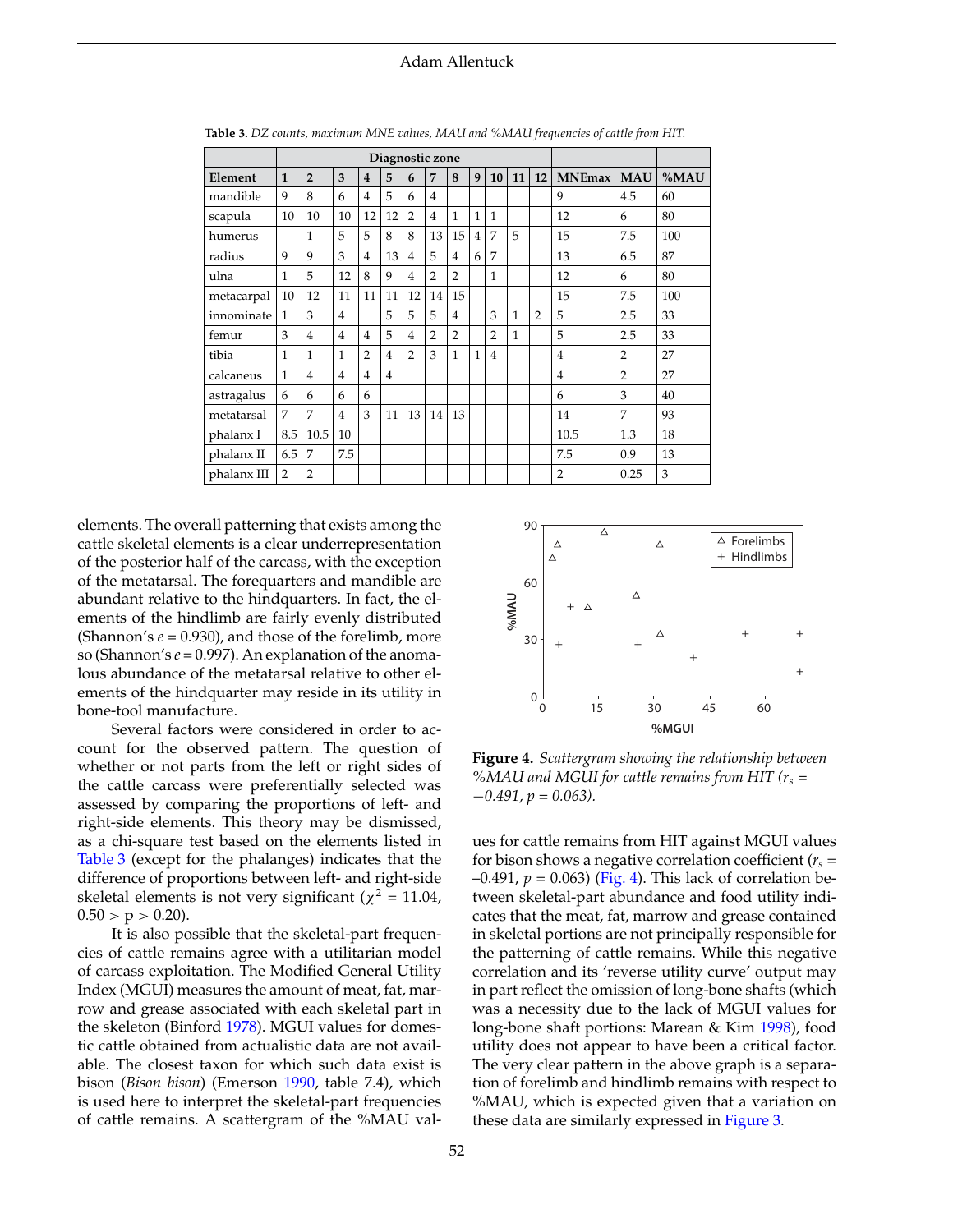

**Figure 5.** *Correlation between %MAU for cattle and Symmons' bone density (2005, table 3) (* $r_s = 0.280$ *, p = 0.110).*

The correlation coefficient of cattle %MAU against bone-mineral density, as measured by Symmons  $(2005)$ , is weak and not significant  $(r_s = 0.280)$ ,  $p = 0.110$ ). The marginally positive trend of the data reflects the independence of skeletal part frequency and bone density ( $Fig. 5$ ). Thus, density-mediated attrition does not appear to be the leading contributor to the formation of the cattle bone assemblage.

This emphasis on the anterior half of the cattle carcass is not a product of density-mediated attrition, nor can it be explained by the relatively high rate of fragmentation incurred by cattle remains as neither of these taphonomic conditions privilege one half of the carcass over the other. Rather, this pattern is best explained by a cultural preference for the anterior half of the cattle carcass. One possibility is that forelimb parts were consumed in the excavated areas of the site with most of the hindlimb parts consumed in an unexcavated area of the site. However, this suggestion does not appear to be the case, as small quantities of hindlimb skeletal parts were found widely dispersed across the site. Another possibility is that, while some beef was acquired in the form of whole carcasses, additional beef from the forequarter arrived at HIT in butchered sections. Yet another possibility is that forelimbs were locally consumed while hindlimbs were involved in exchanges with neighbouring communities or pastoralists.

#### *Regional patterns of cattle skeletal-part representation*

Given the discrepancy between forelimb and hindlimb skeletal-part frequencies identified at HIT, it is imperative to understand if this pattern represents an isolated phenomenon, or if it is also found at other southern Levantine sites of the EBA. To



**Figure 6.** *Dendrogram from cluster analysis measuring similarity of 15 skeletal elements for 27 assemblages.*

this end, correspondence analysis is used to explore broad-scale regional trends in cattle skeletal-part frequency data, which have been compiled from published and unpublished sources from the late fourth and early third millennium in the southern Levant and Egypt.

Before presenting the results of the correspondence analysis, a dendrogram based on a cluster analysis (unweighted pair-group method, measured in Euclidean distance) of 15 skeletal elements is used to verify the assumption of classification based on anatomical regions (Fig. 6). Indeed, the cluster analysis successfully separates forelimb elements from hindlimb elements, except for the pelvis and metatarsal, which are grouped with elements of the forelimb. Articulating elements within these two groups, such as calcaneus and tarsals, and humerus and scapula, are the more closely related to one another than to other elements. This classification method provides a firm basis on which to apply anatomical region groupings in correspondence analysis on the same data set.

In addition to 25 southern Levantine assemblages, two Egyptian assemblages are included in the correspondence analysis as control samples against which comparisons are made. First, an assemblage from the Old Kingdom-period Pottery Mound area of the Workers' Town at Giza (feature 21557) produced a stark 36:1 ratio of hindlimb to forelimb elements (Redding [2010,](#page-17-0) 73). While this underrepresentation of forelimb skeletal parts would seem to be at odds with the previously described Egyptian affinity for forelimbs,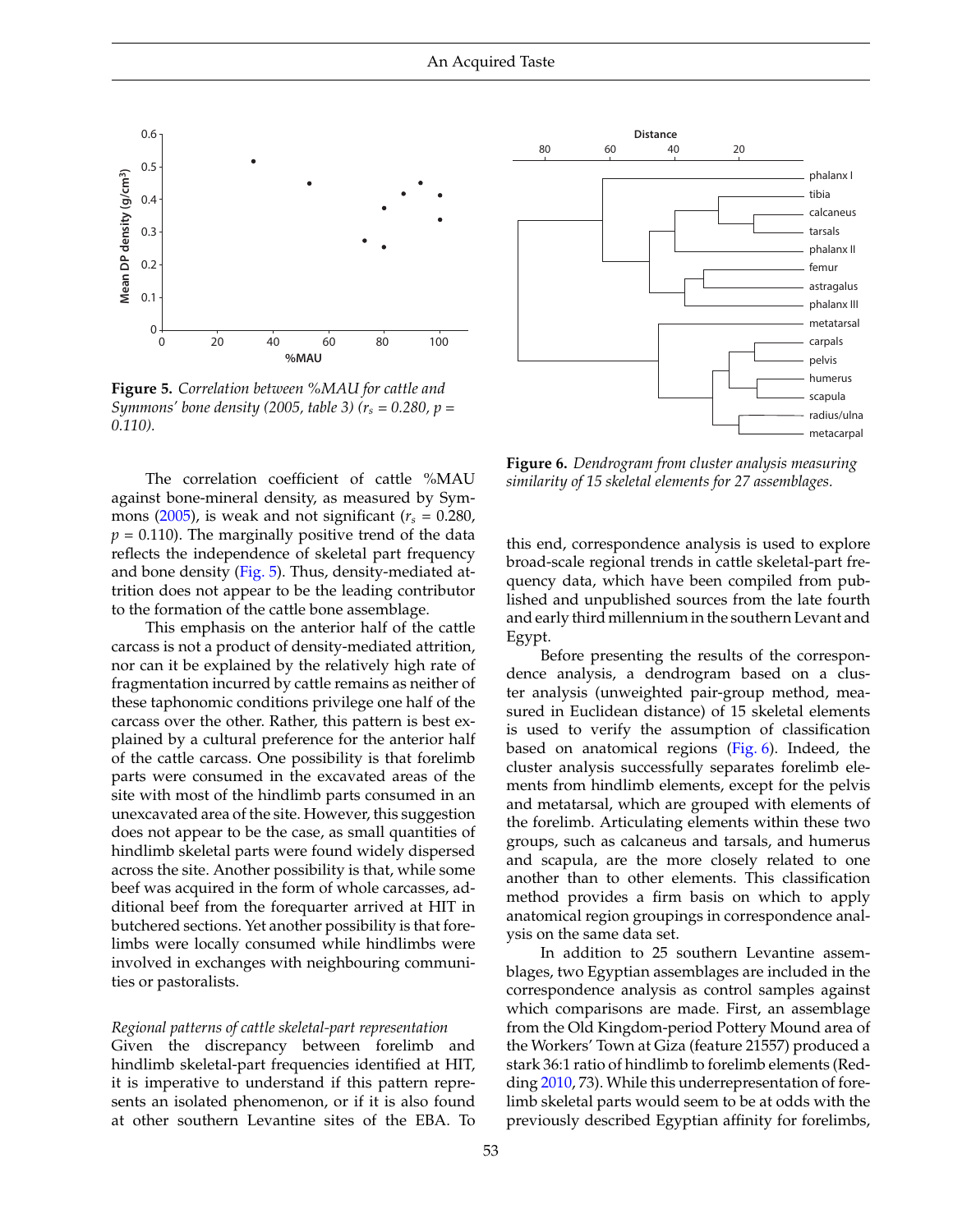

**Figure 7.** *Correspondence analysis of three anatomical regions in 27 assemblages. Data from the following sources: Aphek (Hellwing [2000,](#page-16-0) table 15.11), Arad (Lernau [1978,](#page-17-0) table 3), Azor (Horwitz [1999,](#page-16-0) fig. 21), El Mahasnah (Rossel [2007,](#page-17-0) table 4.6), Giza (Redding n.d.), Hartuv (Allentuck in press), HIT (Allentuck this study), Me'ona (Horwitz [1996,](#page-16-0) fig. 2), Nahal Tillah (Kansa in press; Kansa & Grigson in prep.), Qiryat Ata (Horwitz [2003,](#page-16-0) table 8.3), Tel Aphek/Dalit (Hellwing & Gophna [1984,](#page-16-0) table 4), Tel Dalit (Horwitz* et al*. [1996,](#page-16-0) table 2), Tel Erani (Gat D) (Ducos [1968,](#page-16-0) 114), Tel Kinrot (Hellwing [1988–](#page-16-0)89, table 5), Tel Yarmut (Davis in press), Tell es-Sakan (Sykes n.d.), Yiftah'el (Horwitz [1997,](#page-16-0) fig. 17.2).*

in fact, the plebeian nature of this particular context fits with the model if the abundance of hindlimbs are considered the unwanted leftovers from elite contexts at Giza. Second, the Predynastic (Naqada Ic-IIc) site of El-Mahâsnah produced an assemblage with five times as many metacarpals as metatarsals (Rossel [2007,](#page-17-0) 115). This sample is used to represent a skeletal-part pattern typical of high-status Egyptian contexts.

The scattergram displaying the CA results shows 27 assemblages (rows) and three variables (columns) distilled in a single two-dimensional plot (Fig. 7). The first axis, which has the largest eigenvalue of 0.146, accounts for about 79 per cent of the variation in the data set. The second axis, which is orthogonal to the first axis, has an eigenvalue of 0.039 and accounts for about 21 per cent of the variation in the data set. The first axis shows strong opposition between forelimbs and hindlimbs. At the left side of the diagram, hindlimbs correspond to the EB II site of Meona and the Egyptian site of Giza, both of which have assemblages with high proportions of hindlimb elements relative to forelimb elements. The right side of the diagram shows many more sites that more closely correspond to forelimbs. Most assemblages fall to the positive side of the origin (coordinate 0,0), an indication of a positive association of these assemblages with forelimbs. Sites that are in

closest proximity to the forelimbs coordinate are Tel Kinrot, Azor, Hartuv, HIT III, HIT IV, Nahal Tillah IIIA and El-Mahâsnah. If we discount the Egyptian site of El-Mahâsnah and Tel Kinrot, a site that yielded a very small cattle-bone assemblage that likely suffers from sampling bias, the assemblages that most closely correspond with the forelimb region are all from Late EB I (Erani C through 'advanced' sub-phases) strata. Indeed, southern Levantine–Egyptian relations reached their height of intensity during the Late EB I period.

The second axis is rather more ambiguous, but is clearly related to the foot region. Variation along the second axis appears to be a function of the relative proportion of the foot region in each assemblage. For instance, Tel Aphek A, at the upper end of the second axis, is an assemblage dominated by phalanges. By contrast, foot bones are not found at Azor and only one phalange is reported from Qiryat Ata II, and they are accordingly positioned at the lower end of the second axis. The relative proportion of the foot bones to forelimbs and hindlimbs in a given assemblage is likely primarily a function of the coarseness of the chosen recovery technique and inter-assemblage preservation bias, and secondarily a function of cultural selection.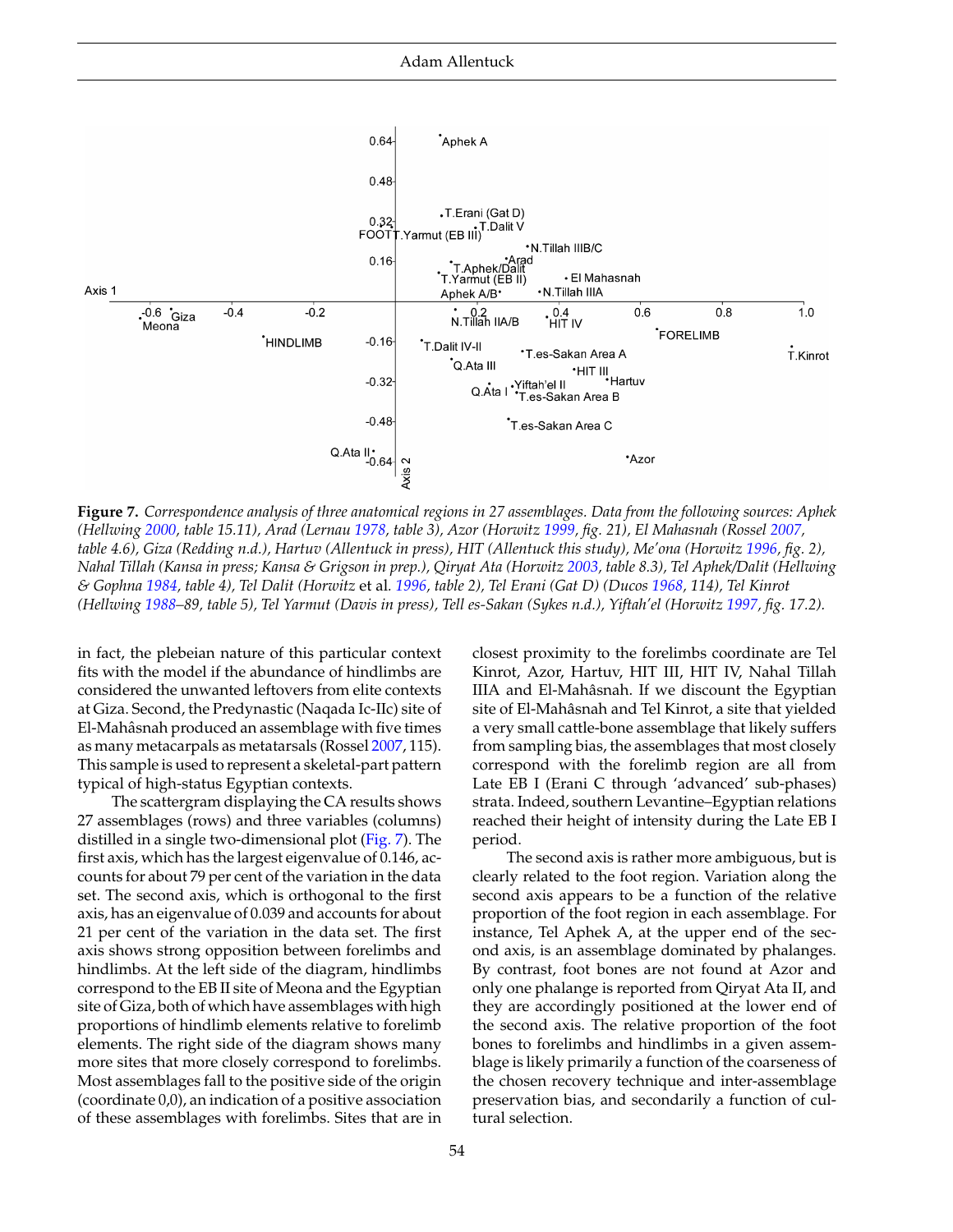#### **Discussion**

In light of the CA results, the overrepresentation of cattle forelimbs relative to hindlimbs that are observed at HIT are neither anomalous nor commonplace. The observed pattern is found in several other assemblages, many of which are associated with Late EB I. Indeed, this characteristic of the data has clear resonance in a culture-historical framework in which Egyptian– southern Levantine relations were never more intense and sustained than in the Late EB I period. Egypt had far-reaching influence in the southern Levant during this brief period, but the material evidence for Egyptian influence is a patchwork across the southern Levant. Sites in the southern reaches of the southern Levant have yielded the largest quantities of Egyptian and Egyptianized artefacts, but only a few sites (e.g. Tell es-Sakan and 'En Besor) have produced high proportions of Egyptian or Egyptianized material culture. Other sites, even those in close proximity to these Egypt-dominated settlements, have produced only a modicum of foreign objects. The patchy distribution of Egyptian material culture in the southern Levant is mirrored by the cattle skeletal-part frequency data of this study. The CA results indicate that sites with the largest Egyptian material assemblages, such as Tell es-Sakan Area A and Nahal Tillah IIA/B, are not the sites that most closely correspond to the forelimb region. Rather, the sites most closely associated with the forelimb region are those with small Egyptian material assemblages, such as HIT, Nahal Tillah IIIA, Hartuv and Azor. From this, we may conclude that the proportion of cattle forelimbs from a southern Levantine site is not a predictor of the abundance of Egyptian material culture from that site, and vice versa.

#### *Egyptian cattle sacrifice and forelimbs*

The underlying motivation for the selection of cattle forelimbs at HIT and several other Late EB I sites may be understood with analogical reference to practices in Egypt that produced similar patterning in skeletalpart representation. A preference for the cattle forelimb is well known in Egypt from at least the Old Kingdom period. Tomb walls at Saqqara and Giza depict scenes in which slaughtered cattle are forced to the ground with their hindlimbs trussed as the forelimbs are disarticulated with a knife under the scapula [\(Fig. 8\)](#page-12-0). Ikram [\(1995\)](#page-16-0) observes that tomb scenes depicting cattle-meat offerings at these sites emphasize forelimbs to the exclusion of hindlimbs. Thus, in this context of elite consumption hindlimbs may be regarded as unwanted leftovers from temple sacrifices.

Styles of animal slaughter and carcass portioning are deliberate acts conceived from specific cultural preferences. Cattle forelimbs as desired elite food offerings in the Old Kingdom period is well attested, but evidence for their prominence in the Predynastic period is emerging. In addition to the previously mentioned scenes of forelimb disarticulation, tombs also show processions of people carrying intact cattle forelimbs and other food as prestation for the offering table of their king (e.g. Junker [1938,](#page-16-0) fig. 46; Quibell *et al.* [1898,](#page-17-0) pl. 38; Simpson [1980,](#page-17-0) fig. 32). According to Ikram [\(1995,](#page-16-0) 116), the right foreleg was the first carcass part to be removed following slaughter. This leg was used as a pump handle to expel blood from the body. Next, the head was fully severed from the carcass. Numerous Old Kingdom butchery scenes make these initial steps clear. The remainder of the Egyptian butchery sequence is ambiguous.

Cattle forelimbs were also used as ritual equipment in Egyptian revivification ceremonies known as Opening of the Mouth (Blackman [1924;](#page-15-0) Roth [1992\)](#page-17-0). Egyptians practised the Opening of the Mouth on human corpses or statues in a ritualized effort to bring movement and power to the deceased or his effigy in the afterlife. The revivification ceremony was enacted by touching ritual objects, usually an adze and the severed forelimb of a bull, to the lips of the subject. In cases for which the bull forelimb was used, the Opening of the Mouth ceremony was immediately preceded by the ritual slaughter of a bull and the amputation of its forelimb. Egyptians regarded the forelimb as an object imbued with *ka* or animating force for reasons that are not entirely clear.

One theory for the association of the cattle forelimb with a life-giving force is based on empirical observations of post-mortem muscle contractions (Gordon & Schwabe [2004\)](#page-16-0). Gordon and Schwabe [\(2004,](#page-16-0) 80–81) describe their simulation experiment of severing the forelimb from the carcass of a freshly slaughtered bull. They observed muscle contractions that persisted for 15–20 minutes following the amputation. They also found that stabbing or striking a muscle at the elbow or shoulder joints mechanically induced twitching once these muscles stopped contracting naturally. Mechanical stimulation on the severed forelimb was repeated at regular intervals in the hours after the animal's death. The strength of the muscle responses diminished over time, but muscle contractions were elicited for up to two hours after the limb was amputated[.](#page-15-0)<sup>2</sup> These observations led Gordon and Schwabe to the premise that Egyptian priests would have observed the same sort of involuntary and mechanically induced muscular responses on detached cattle forelimbs. Their argument follows that the observed natural and mechanically stimulated muscle twitches would have inspired the belief that the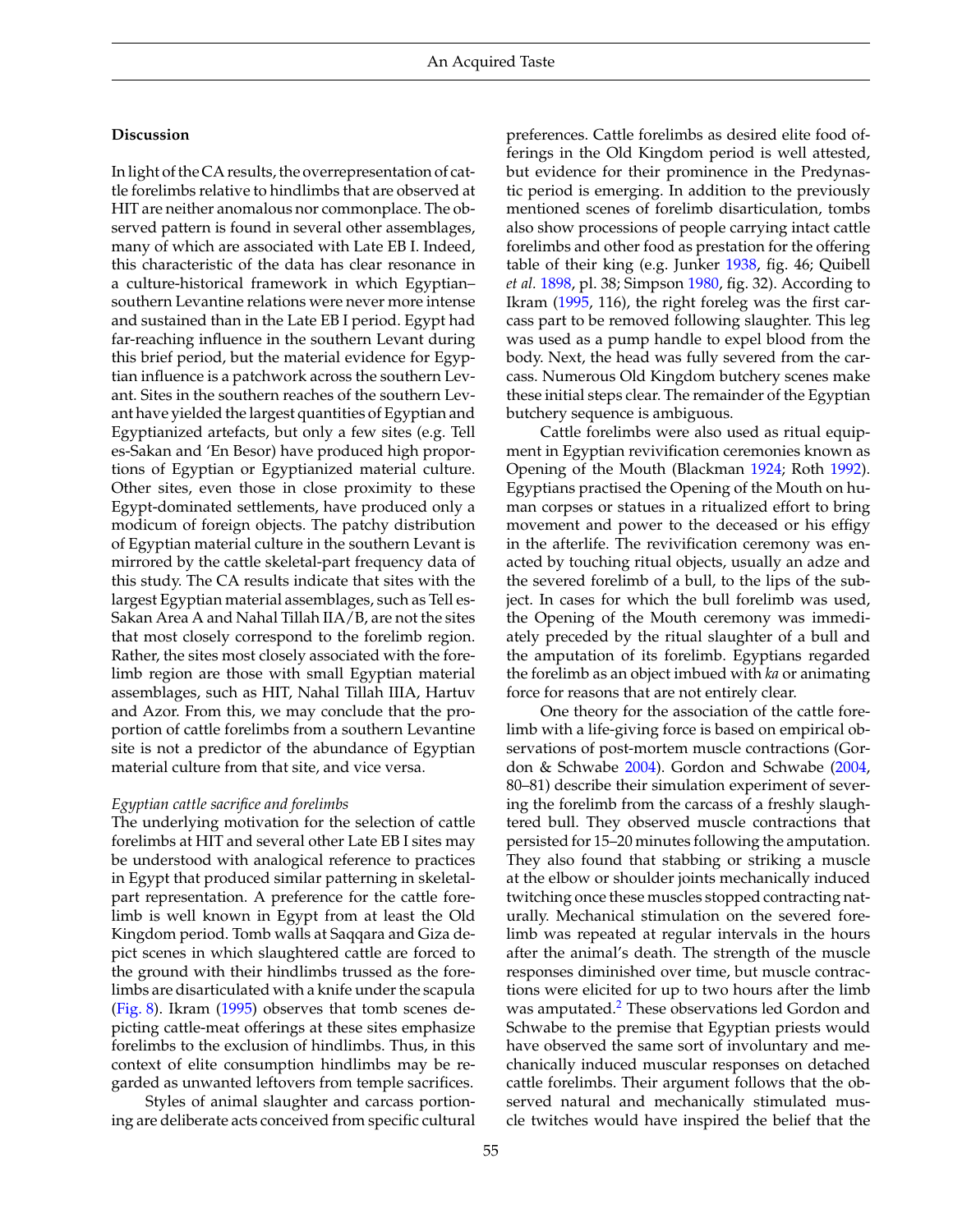<span id="page-12-0"></span>

**Figure 8.** *Slaughtering scene from the Tomb of Ptah-Hetep at Saqqara. (Redrawn from Quibell et al. [1898,](#page-17-0) pl. XXXVI by Kristen Dela Cruz.)*

cattle forelimb was an object imbued with an animating force and, moreover, provided a magical source of life-giving power that was transferrable to the deceased in the Opening of the Mouth ceremony.

Others have employed a celestial theory to rationalize the ancient Egyptian attribution of animating force to the cattle forelimb. Wainwright [\(1932,](#page-18-0) 11) originally proposed that Egyptians imagined an adze or a bull's forelimb in the *Ursa major* constellation (or more specifically in the Big Dipper asterism). This connection was bolstered by Roth [\(1993,](#page-17-0) 70), whose reading of the Pyramid Texts of Mernere, found that the adze and forelimb were added to the Opening of the Mouth ceremonial equipment at the same time in the Old Kingdom (Dynasty 6). In fact, Roth [\(1993,](#page-17-0) 62–3) has argued convincingly that the antiquity of the Opening of the Mouth ritual should be extended to the Late Predynastic period (Naqada II period), which is coeval with Early EB I in the southern Levantine chronology.

If forelimbs were reserved for elite temple consumption, then to what use were the hindlimbs put? Redding's [\(2010\)](#page-17-0) analysis of fauna from the Pottery Mound area of the Workers' Town at Giza provides a clear answer to this problem. This work shows that the unused hindlimb portions from the temple may be found in great abundance in the faunal assemblage from the Pottery Mound in the Workers' Town where the hindlimb to forelimb ratio is 36:1. The overrepresentation of hindlimb elements in the Workers' Town assemblage, contrasted with the elite affinity for cattle forelimbs known from temple slaughter and offering scenes, indicates that status was reproduced through access to and consumption of a formally divided cattle carcass.

# *The integrationist nature of the Levantine–Egyptian relations*

The Old Kingdom examples are divided from the Late EB I Levantine context by at least four hundred years, which makes analogical connections between the source and subject tenuous in principle. However, this analogy is strengthened because the association of cattle legs with status in Egypt appears to date at least to the Predynastic period. Legs of chairs and beds shaped as cattle legs found in Naqada III royal tombs at Abydos and in elite tombs at Hierakonpolis and Naqada, among other sites, suggest that cattle legs symbolized power and authority (Hendrickx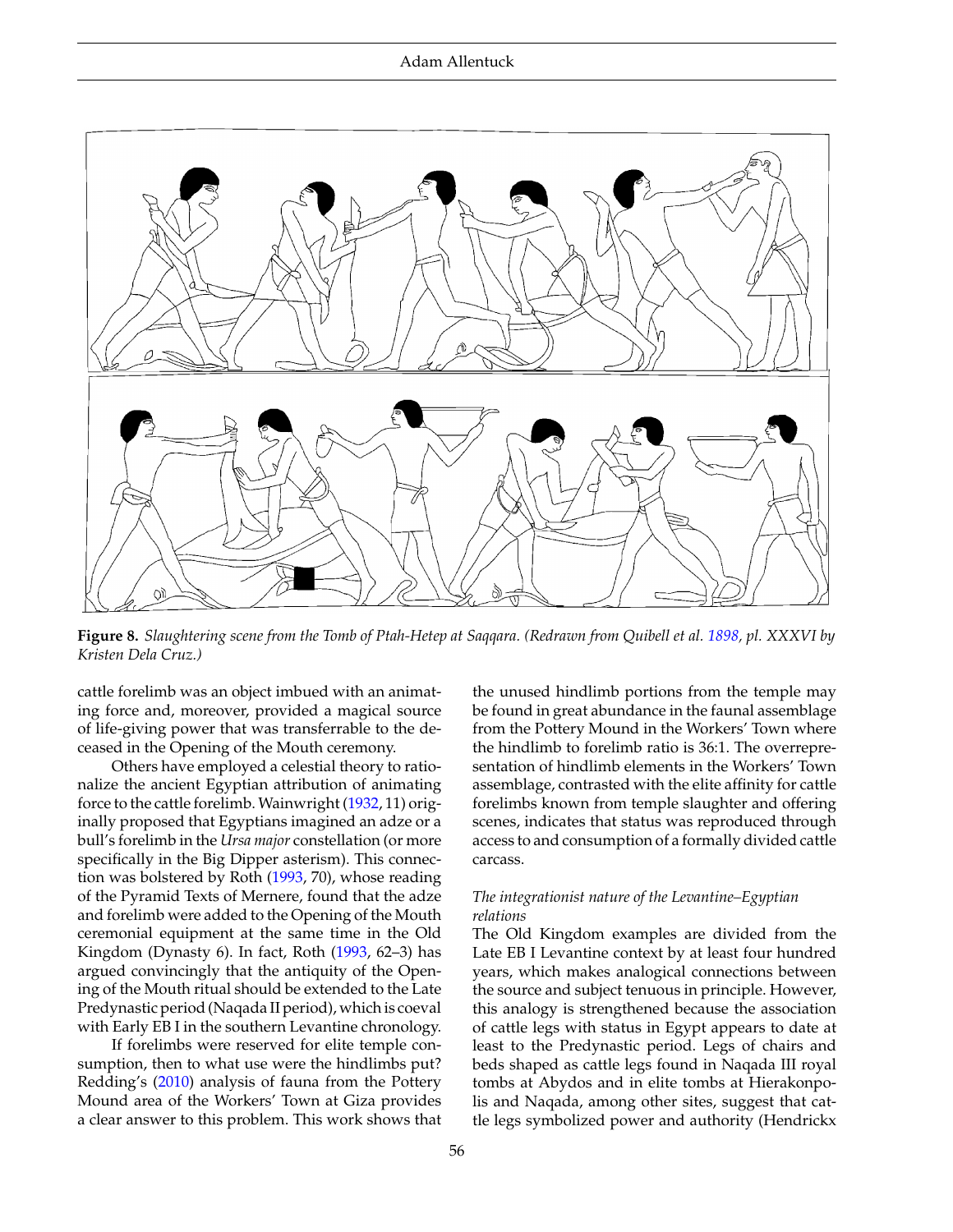[2002,](#page-16-0) 281–2). While bull sacrifice is well-attested on the walls of Old Kingdom tombs, clear evidence of this practice one thousand years earlier in Naqada IIc is found in the wall painting of Tomb 100 at Hierakonpolis. This scene depicts a display of dominance in which a man slaughters a bull with distinctively trussed feet (Quibell & Green [1902,](#page-17-0) pl. LXXV).

Considering the direct contact that occurred between contemporaries living in Egypt and the southern Levant during late fourth and early third millennia, it is conceivable that Levantine people were aware that Egyptians associated cattle slaughter and cattle legs with status. Egyptian knives similar to those depicted in Old Kingdom butchery scenes are found in low frequencies over disparate parts of the southern Levant, including one specimen from HIT. These Egyptian knives lend circumstantial evidence to the contention that Egyptian methods of slaughter and butchery were practised in the southern Levant. Another example comes from Tel Erani where invasive retouch, a purportedly Egyptian technique is found on tools of local raw material (Rosen [1988\)](#page-17-0).

The foremost of Egyptian sites in the southern Levant is Tell es-Sakan on Wadi Ghazzeh (Nahal HaBesor) near the Mediterranean coast. Here, the population appears to have been of Egyptian ethnicity in Late EB I/Dynasty 0 on the basis of its near-homogeneous Egyptian material culture (de Miroschedji*et al.* [2001\)](#page-17-0). The notion that the indigenous southern Levantines met their Egyptian immigrants with some resistance is evinced by three construction phases of a mud-brick fortification wall. Fortification walls are known from contemporary Late EB I sites in the northern regions of the southern Levant, such as Megiddo, Tell el-Far'ah North and Tell Abu al-Kharaz (Paz [2002\)](#page-17-0), but are unprecedented in Egypt proper at this time (Braun [2011\)](#page-15-0). As impressive and unique as the Late EB I fortification wall is at Tell es-Sakan, it represents rare evidence for adversarial relations between Egypt and the Levant in Late EB I. One of the few other possible signs that southern Levantine people resisted an Egyptian colonial presence has be gleaned from the so-called Picture Pavement excavated from the courtyard of a large Late EB I structure at Megiddo (Yekutieli [2005\)](#page-18-0). In one case, incised images of four headless human figures, which are well-known signs of Egyptian royal power, were subsequently defaced with incised lines and blunt force pecks. Yekutieli [\(2005\)](#page-18-0) infers that the intention was to erase the original Egyptian motif and in so doing symbolically remove the foreign threat.

However, the bulk of the archaeological evidence from Egypt and the southern Levant does not reflect oppositional relations. Rather, there is a good deal of evidence to suggest integrative social relations. For example, the fortification wall at Tell es-Sakan, rather than understood as physical barrier that separates two communities, may instead demonstrate a transmission of knowledge of Levantine mud-brick technology and wall-building techniques to Egyptian builders (Paz [2002,](#page-17-0) 254, n.12). A more common form of evidence for knowledge transmission is seen in pottery that bears Levantine and Egyptian stylistic elements. For instance, ledge-handles, which are of Levantine origin, were adapted to vessels made in Egypt. Integration may also be gleaned from 'hybrid' vessels of either Levantine-type forms with Egyptiantype finishes or Egyptian-type forms with Levantinestyle decorations, both of which were identified at Tel Erani (Brandl [1989,](#page-15-0) 376). Although these 'hybrid' vessel types have been questioned as genuine wares (Braun [2002,](#page-15-0) 175), they nonetheless demonstrate a mixture of Egyptian and Levantine influences. Similarly, the general class of 'Egyptianized' pottery, vessels formed with Egyptian techniques but produced with Levantine clay, attest to exchange of knowledge and hybridization of material culture. A final illustration of Egyptian–Levantine hybridization may be interpreted from *serekhs* for which the royal symbol is unknown. A *serekh* is an Egyptian sign incised or painted on a vessel that marks royal ownership. It comprises a decorated panelled rectangle representing a section of the façade of the royal palace. Stylistically similar *serekhs* incised on jars found at HIT and Palmahim Quarry have never been attributed to a particular Egyptian ruler. While some scholars assume that this unknown sign represents an Egyptian king (Braun *et al.* [2001,](#page-16-0) 66–70), it is also possible that local Levantine leaders co-opted *serekh* iconographical style and rendered their own unique symbol as a means of marking ownership (Kansa *et al.* [2006,](#page-16-0) 78).

#### *Appropriation and indigenization*

Inferences of Egyptian–Levantine hybridity with respect to cattle forelimbs are not out of step with other lines of evidence from the late fourth/early third millennia bc. Indeed, the notion that cattle forelimb butchery and consumption practices shifted in response to Egyptian influence at this time is in agreement with the examples drawn from pottery, lithic, architectural and glyptic evidence in the preceding paragraphs. These examples of imitation and hybridity underscore the point that the cattle forelimbs are not exceptional but rather are in agreement with other lines of evidence.

An assertion that the denizens of HIT displayed their status through the consumption of cattle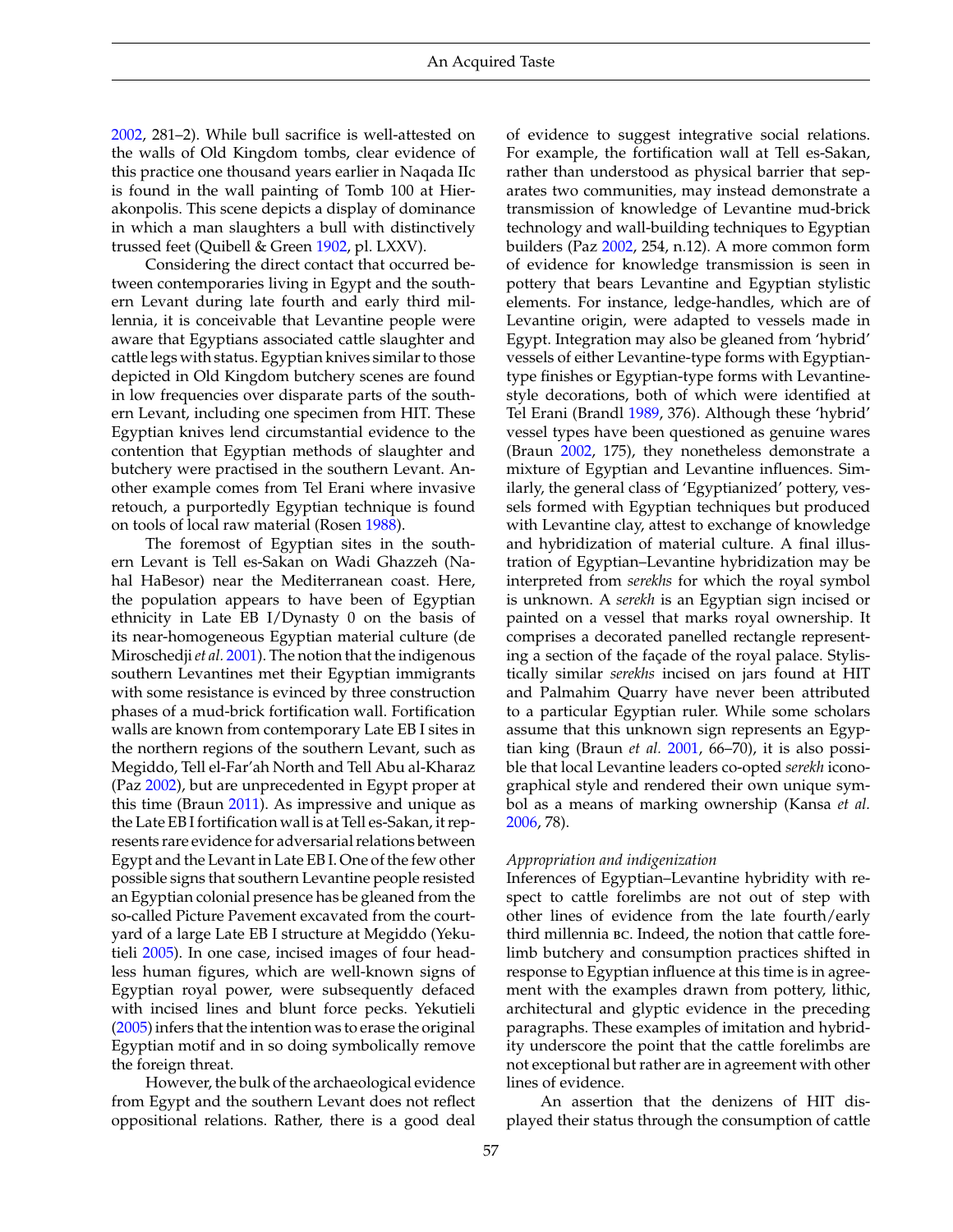forelimbs would be a contravention of an archaeological record that does not show strong evidence of status markers in Late EB I. Rather, in keeping with the material record of the southern Levant, I suggest that Late EB I communities adopted the Egyptian preference for cattle forelimbs, but translated the meanings of cattle forelimbs to make sense in the local context. Thus, while Egyptians clearly accorded high status to cattle forelimbs, their Levantine contemporaries, who did not have materially inscribed social rankings, defined cattle forelimbs according to their own values that were likely unrelated to status. The southern Levant during the EBA presents scant evidence for status distinctions and did not consolidate political power during the period under study. EBA mortuary data from large cemeteries at Jericho and Bâb edh-Dhrâ do not show evidence of elite burials or even marked status differences (Ilan [2002,](#page-16-0) 96). Furthermore, exotic objects and luxury goods, most of which are derived from Egypt, are rare. Such items appear widely dispersed in small numbers throughout the southern Levant and have not shown discrete spatial patterning indicative of wealth disparity.

The material record of the EBA suggests that social identity was more likely formed along two fundamental lines: kinship affiliation, which is made clear by large cemeteries divided along networks of kinship (Chesson [1999;](#page-16-0) Harrison [2001\)](#page-16-0); and local or regional economic relations, which are apparent from the circulation of locally sourced and produced goods within regional exchange networks (Milevski [2011\)](#page-17-0). Kinship and local exchange, rather than status, emerge as salient dimensions that most likely contributed to the formation and expression of social identity in the southern Levantine EBA. The evidence at hand has clear resonance in the meat-sharing practices known from ethnographic research on Turkana pastoralists of Kenya (Lokuruka [2006\)](#page-17-0). The Turkana have strict rules that govern the apportionment of an animal carcass. These rules are based on seniority, age, gender and the recipient's family relation to the donor. For instance, when a woman shares meat with other women in the homestead, the right forelimb is given to the first wife of the male head of the family (Lokuruka [2006,](#page-17-0) table 1). This and other such rules of meat distribution create obligations of reciprocity and reinforce social bonds and distances between the donor and recipients. The rules that mediate carcass-part provisioning decisions for the Turkana are constructed and institutionalized through a particular history. The conditions that led to distinct treatments of cattle forelimbs and hindlimbs in the southern Levantine EBA were most certainly distinct, a product of historically particular contingencies.

The argument that I have advanced to account for overrepresentations of cattle forelimbs at HIT and several other Late EB I sites is compatible with Dietler's [\(2007\)](#page-16-0) concept of selective incorporation and indigenization of foreign foods. This process at once adopts certain foods, food practices and tastes, and rejects or ignores others (Dietler [2007,](#page-16-0) 224). While foreign foods may be emulated faithfully as objects, the exchange and consumption practices of foreign foods are imbued with meanings that accord with a local cultural logic. This theory of appropriation and indigenization of a foreign food accords with Stein's assertion that when a community appropriates objects from another society through exchange or emulation, the borrowers transform meanings of these things so that they make sense in the local cultural context (Stein [2002,](#page-17-0) 907). This statement is in line with Kopytoff's biographical approach to material culture. He argues that ' . . . what is significant about the adoption of alien  $objects$  — as of alien ideas — is not the fact that they are adopted, but the way they are culturally redefined and put to use' (Kopytoff [1986,](#page-17-0) 67). This idea in the modern context of hybridity in transnational exchange has been expressed ardently by Hannerz [\(1989,](#page-16-0) 72), who contends that meanings of things may be translated when the flow of communication is asymmetrical, information travels over long distances, and local cultural contexts are shaped by different historical trajectories. In such cases, appropriated material culture is given meaning that makes sense according to the local context.

#### **Conclusion**

This article has presented an approach to interpreting anomalous skeletal-part patterning in zooarchaeological assemblages. While the implications of identifying such patterns may span subsistence, political, religious, economic and other cultural spheres, unusually high proportions of cattle forelimbs and HIT and several other Late EB I sites in the southern Levant are thought to reflect a food preference inspired by neighbouring Egyptians who had a proclivity for cattle forelimbs.

To distinguish food as object and food as practice is a particularly relevant consideration in the present case. Cattle were not exotic animals in the southern Levant at this time, but rather a familiar livestock species since their domestication in the Pre-Pottery Neolithic. By extension, cattle forelimbs would have been familiar objects in the southern Levant. However, as Levantine people learned of Egyptian values of cattle forelimbs through increasingly frequent direct contact in EB I, local valuations of these formerly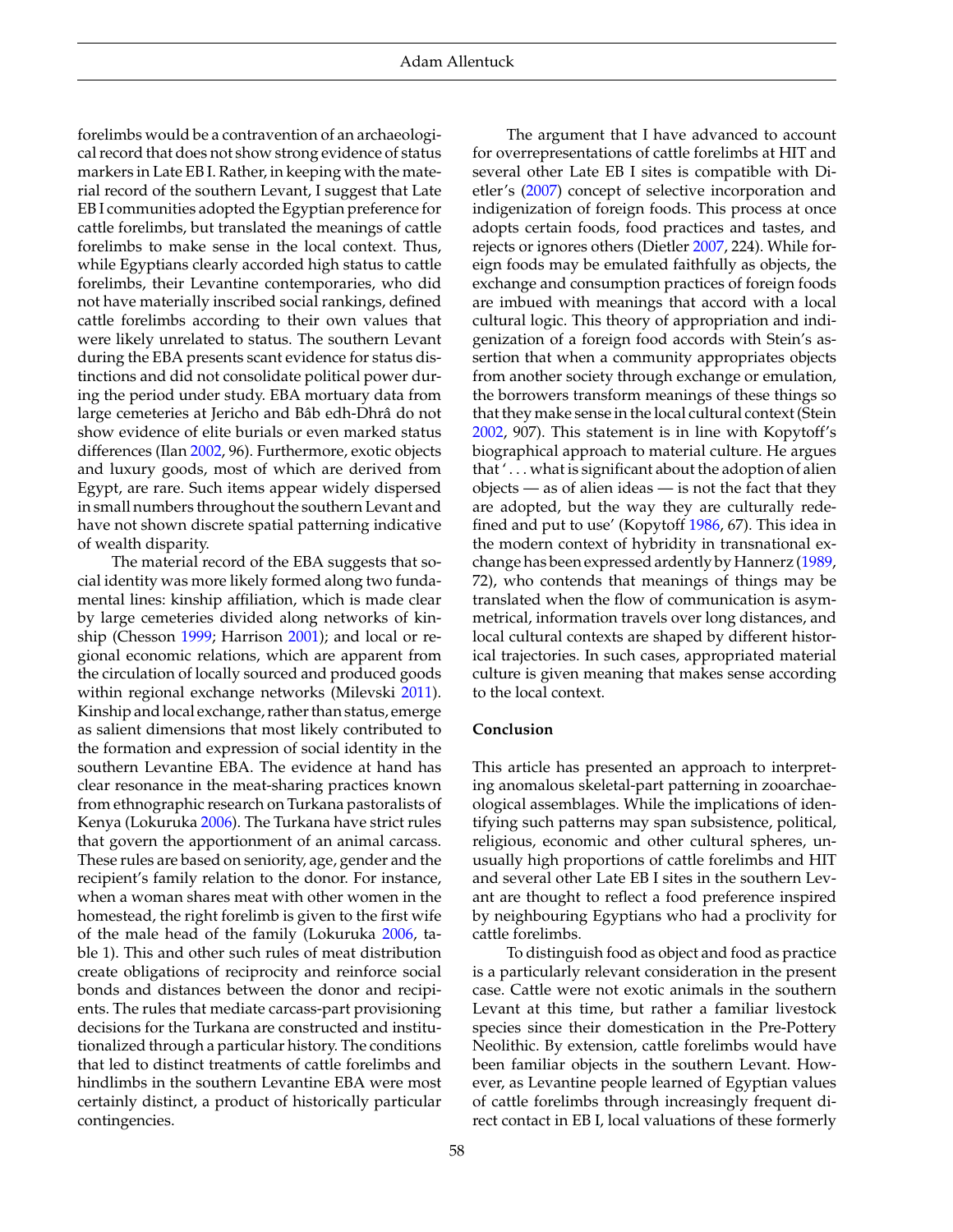<span id="page-15-0"></span>mundane carcass portions underwent a reorientation. In other words, cattle forelimbs were traditional objects, but novel practices with respect to their exchange and consumption emerged as economic relations with Egypt intensified.

#### **Acknowledgements**

This article grew out of my PhD dissertation undertaken in the Department of Anthropology at the University of Toronto. The first iteration of this research was presented at the Archaeozoology of Southwest Asia (ASWA) conference in Haifa. I am immensely appreciative to colleagues who generously provided unpublished data: Sarah Whitcher Kansa and Caroline Grigson (Nahal Tillah); Richard Redding (Giza), and Naomi Sykes (Tell es-Sakan). Salima Ikram imparted key insights on Egyptian butchery practices. Dissertation research was funded by the Social Sciences and Humanities Research Council of Canada (SSHRC), University of Toronto, Andrea and Charles Bronfman Student Award in Israeli Studies, and Canadian Friends of Hebrew University. I particularly thank Eliot Braun and the Israel Antiquities Authority for allowing me to study the faunal collection from HIT. Finally, I am grateful to John Robb and two anonymous reviewers for giving my manuscript careful consideration.

#### **Notes**

- 1. Data published maximally as skeletal-region frequencies used in this work are from the following sites/assemblages: Azor (Horwitz [1999\)](#page-16-0), Meona (Horwitz [1996\)](#page-16-0), Qiryat Ata (I, II) (Horwitz [2003\)](#page-16-0), Tel Dalit (IV–II, V) (Horwitz *et al.* [1996\)](#page-16-0), and Yiftah'el (Horwitz [1997\)](#page-16-0).
- 2. After a muscle is removed, enzymes may continue to produce adenosine triphosphate (ATP) as long as there is glycogen in the tissue. When glycogen is depleted and ATP to support muscle contraction cannot be produced, the contractile proteins in the muscle fibres become bonded to each other, which signals the onset of *rigor mortis* (Gordon & Schwabe [2004,](#page-16-0) 92).

*Adam Allentuck Institute of Archaeology University College London 31–34 Gordon Square London WC1H 0PY UK Email: [a.allentuck@ucl.ac.uk](mailto:a.allentuck@ucl.ac.uk)*

#### **References**

Allentuck, A., 2013. Human–Livestock Relations in the Early Bronze Age of the Southern Levant. Unpublished PhD dissertation, University of Toronto.

- Allentuck, A., in press. Early Bronze I faunal remains from Hartuv, in *Noah's Ark: the Archaeozoology of the Holy Land*, eds. G. Bar-Oz. & L.K. Horwitz. Jerusalem: Israel Antiquities Authority.
- Baines, J. & N. Yoffee, 1998. Order, legitimacy, and wealth in ancient Egypt and Mesopotamia, in *Archaic States*, eds. G.M. Feinman & J. Marcus. Santa Fe (NM): School of American Research Press, 199– 260.
- Baxter, M.J. & H.E.M. Cool, 2010. Correspondence analysis in R for archaeologists: an educational account. *Archeologia e Calcolatori* 21, 211–28.
- Binford, L.R., 1978. *Nunamiut Ethnoarchaeology*. New York (NY): Academic Press.
- Blackman, A.M., 1924. The rite of opening the mouth in ancient Egypt and Babylonia. *The Journal of Egyptian Archaeology* 10, 47–59.
- Bølviken, E., E. Helskog, K. Helskog, I.M. Holm-Olsen, L. Solheim & R. Bertelsen, 1982. Correspondence analysis: an alternative to principal components. *World Archaeology* 14, 41–60.
- Brandl, B., 1989. Observations on the Early Bronze Age strata of Tel Erani, in *L'urbanisation de la Palestine a l' ` age du ˆ Bronze ancien*, ed. P. de Miroschedji. (British Archaeological Reports, International Series 527.) Oxford: Archaeopress, 357–87.
- Brandl, B., 1992. Evidence for Egyptian colonization in the southern coastal plain and lowlands of Canaan during the EB I period, in *The Nile Delta in Transition: 3rd Millennium B C.*, ed. E.C.M. van den Brink. Tel Aviv: van den Brink, 441–77.
- Braun, E., 1996. Cultural Diversity and Change in the Early Bronze I of Israel and Jordan: Towards an Understanding of the Chronological Progression and Patterns of Regionalism in Early Bronze I Society. Unpublished PhD dissertation, Tel Aviv University.
- Braun, E., 2002. Egypt's first sojourn in Canaan, in *Egypt and the Levant: Interrelations from the 4th through the Early 3rd Millennium BCE*, eds. E.C.M. van den Brink & T.E. Levy. London: Leicester University Press, 173– 89.
- Braun, E., 2003. South Levantine encounters with ancient Egypt at the beginning of the third millennium, in *Ancient Perspectives on Egypt*, eds. R. Matthews & C. Roemer. London: UCL Press, 21–37.
- Braun, E., 2011. Early interaction between peoples of the Nile valley and the southern Levant, in *Before the Pyramids: the Origins of Egyptian Civilization*, ed. E. Teeter. Chicago (IL): The Oriental Institute of the University of Chicago, 105–22.
- Braun, E. & E.C.M. van den Brink, 2008. Appraising south Levantine–Egyptian interaction: recent discoveries from Israel and Egypt, in *Egypt at its Origins*, vol. 2: *Proceedings of the International Conference 'Origin of the State, Predynastic and Early Dynastic Egypt', Toulouse (France), 5th–8th September 2005*, eds. B. Midant-Reynes & Y. Tristant. Leuven: Uitgeverij Peeters en Department Oosterse Studies, 643– 88.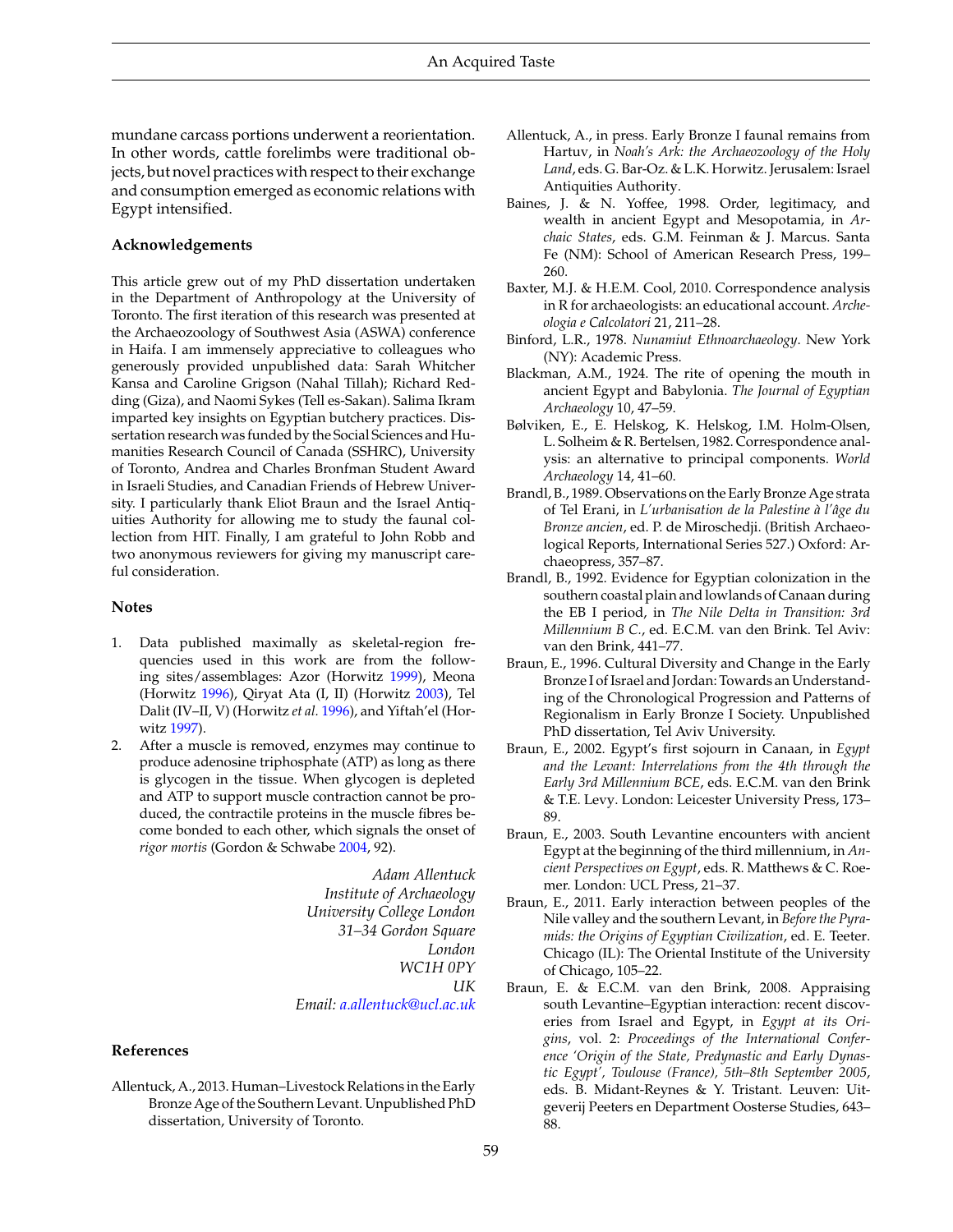- <span id="page-16-0"></span>Braun, E., E.C.M. van den Brink, R. Gophna & Y. Goren, 2001. New evidence for Egyptian connections during a late phase of Early Bronze I from the Soreq basin in south-central Israel, in *Studies in the Archaeology of Israel and Neighboring Lands in Memory of Douglas L. Esse*, ed. S.R. Wolff. Chicago (IL)/Atlanta (GA): The Oriental Institute of the University of Chicago/The American Schools of Oriental Research, 59– 97.
- Chesson, M.S., 1999. Libraries of the Dead: Early Bronze Age charnel houses and social identity at urban Bab edh-Dhra', Jordan.*Journal of Anthropological Archaeology* 18, 137–64.
- Connan, J., A. Nissenbaum & D. Dessort, 1992. Molecular archaeology: export of Dead Sea asphalt to Canaan and Egypt in the Chalcolithic–Early Bronze Age (4th– 3rd millennium bc). *Geochimica et Cosmochimica Acta* 56, 2743–59.
- Davis, S., in press. Were the inhabitants of Tel Yarmouth in Israel, of high status? Some evidence from the Early Bronze Age animal bones, in *Noah's Ark: the Archaeozoology of the Holy Land*, eds. G. Bar-Oz & L.K. Horwitz. Jerusalem: Israel Antiquities Authority.
- Dietler, M., 2007. Culinary encounters: food, identity, and colonialism, in *The Archaeology of Food and Identity*, ed. K.C. Twiss. Carbondale (IL): Center for Archaeological Investigations, Southern Illinois University Carbondale, 218–42.
- Dobney, K. & K. Rielly, 1988. A method for recording archaeological animal bones: the use of diagnostic zones. *Circaea* 5, 79–96.
- Douglas, M., 2002 [1966]. *Purity and Danger: an Analysis of Concepts of Pollution and Taboo*. London: Routledge.
- Ducos, P., 1968. *L'Origine des Animaux Domestiques en Palestine*. Bordeaux: Imprimerie Delmas.
- Emerson, A.M., 1990. Archaeological Implications of Variability in the Economic Anatomy of *Bison bison*. Unpublished PhD dissertation, Washington State University.
- Fiddes, N., 1991. *Meat: a Natural Symbol*. London: Routledge.
- Gophna, R., 1995. *Excavations at 'En Besor*. Tel Aviv: Ramot Publishing House, Tel Aviv University.
- Gordon, A.H. & C.W. Schwabe, 2004. *The Quick and the Dead: Biomedical Theory in Ancient Egypt*. Leiden/Boston (MA): Brill/Styx.
- Hannerz, U., 1989. Notes on the global ecumene. *Public Culture* 1, 66–75.
- Harrison, T.P., 1993. Economics with an entrepreneurial spirit: Early Bronze trade with late Predynastic Egypt. *Biblical Archaeologist* 56, 81–93.
- Harrison, T.P., 2001. Early Bronze social organization as reflected in burial patterns from the southern Levant, in *Studies in the Archaeology of Israel and Neighboring Lands in Memory of Douglas L. Esse*, ed. S.R. Wolff. Chicago (IL)/Atlanta (GA): The Oriental Institute of the University of Chicago/The American Schools of Oriental Research, 215–36.
- Hellwing, S., 1988–89. Faunal remains from the Early Bronze and Late Bronze Ages Tel Kinrot. *Tel Aviv* 15–16, 213– 20.
- Hellwing, S., 2000. Faunal remains, in *Aphek-Antipatris I: Excavation of Areas A and B. The 1972–76 Seasons*, ed. M. Kochavi. Tel Aviv: Emery and Claire Yass Publications in Archaeology, 293–314.
- Hellwing, S. & R. Gophna, 1984. The animal remains from the Early and Middle Bronze Ages at Tel Aphek and Tel Dalit: a comparative study. *Tel Aviv* 11, 48– 59.
- Hendrickx, S., 2002. Bovines in Egyptian Predynastic and Early Dynastic iconography, in *Droughts, Food and Culture: Ecological Change and Food Security in Africa's Later Prehistory*, ed. F.A. Hassan. New York (NY): Kluwer, 275–319.
- Horwitz, L.K., 1996. The faunal remains from Me'ona. *'Atiqot* 28, 37–9.
- Horwitz, L.K., 1997. Faunal remains, in *Yiftah'el : Salvage and Rescue Excavations at a Prehistoric Village in the Lower Galilee, Israel*, ed. E. Braun. Jerusalem: Israel Antiquities Authority, 155–72.
- Horwitz, L.K., 1999. The fauna, in *Salvage Excavations at the Early Bronze Age IA Settlement of Azor*, eds. A. Golani & E.C.M. van den Brink. *'Atiqot* 38, 33–9.
- Horwitz, L.K., 2003. Early Bronze Age animal exploitation at Qiryat Ata, in *Salvage Excavations at the Early Bronze Age Site of Qiryat Ata*, ed. A. Golani. Jerusalem: Israel Antiquities Authority, 225–41.
- Horwitz, L.K. & E. Tchernov, 1989. Animal exploitation in the Early Bronze Age of the southern Levant: an overview, in *L'urbanisation de la Palestine a l' ` age du ˆ Bronze ancien*, ed. P. de Miroschedji. (British Archaeological Reports, International Series 527.) Oxford: Archaeopress, 279–96.
- Horwitz, L.K., S. Hellwing & E. Tchernov, 1996. Patterns of animal exploitation at Early Bronze Age Tel Dalit, in *Excavations at Tel Dalit: an Early Bronze Age Walled Town in Central Israel*, ed. R. Gophna. Tel Aviv: Ramot Publishing, Tel Aviv University, 193–216.
- Ikram, S., 1995. *Choice Cuts: Meat Production in Ancient Egypt*. Leuven: Uitgeverij Peeters en Department Oosterse Studies.
- Ilan, D., 2002. Mortuary practices in Early Bronze Age Canaan. *Near Eastern Archaeology* 65, 92– 104.
- Junker, H., 1938. *Gˆıza III. Die Mastabas der vorgeschrittenen V. Dynastie auf dem Westfriedhof*. Vienna: Holder-Pichler- ¨ Tempsky A.G.
- Kansa, E.C., 2001. Smitten by Narmer: Ethnicity, Economy and Trade in the 4th Millennium BCE Egyptian Presence in the Southern Levant. Unpublished PhD dissertation, Harvard University.
- Kansa, E.C., S.W. Kansa & T.E. Levy, 2006. Eat like an Egyptian? A contextual approach to an Early Bronze I 'Egyptian colony' in the southern Levant, in *Integrating Zooarchaeology*, ed. M. Maltby. Oxford: Oxbow Books, 76–91.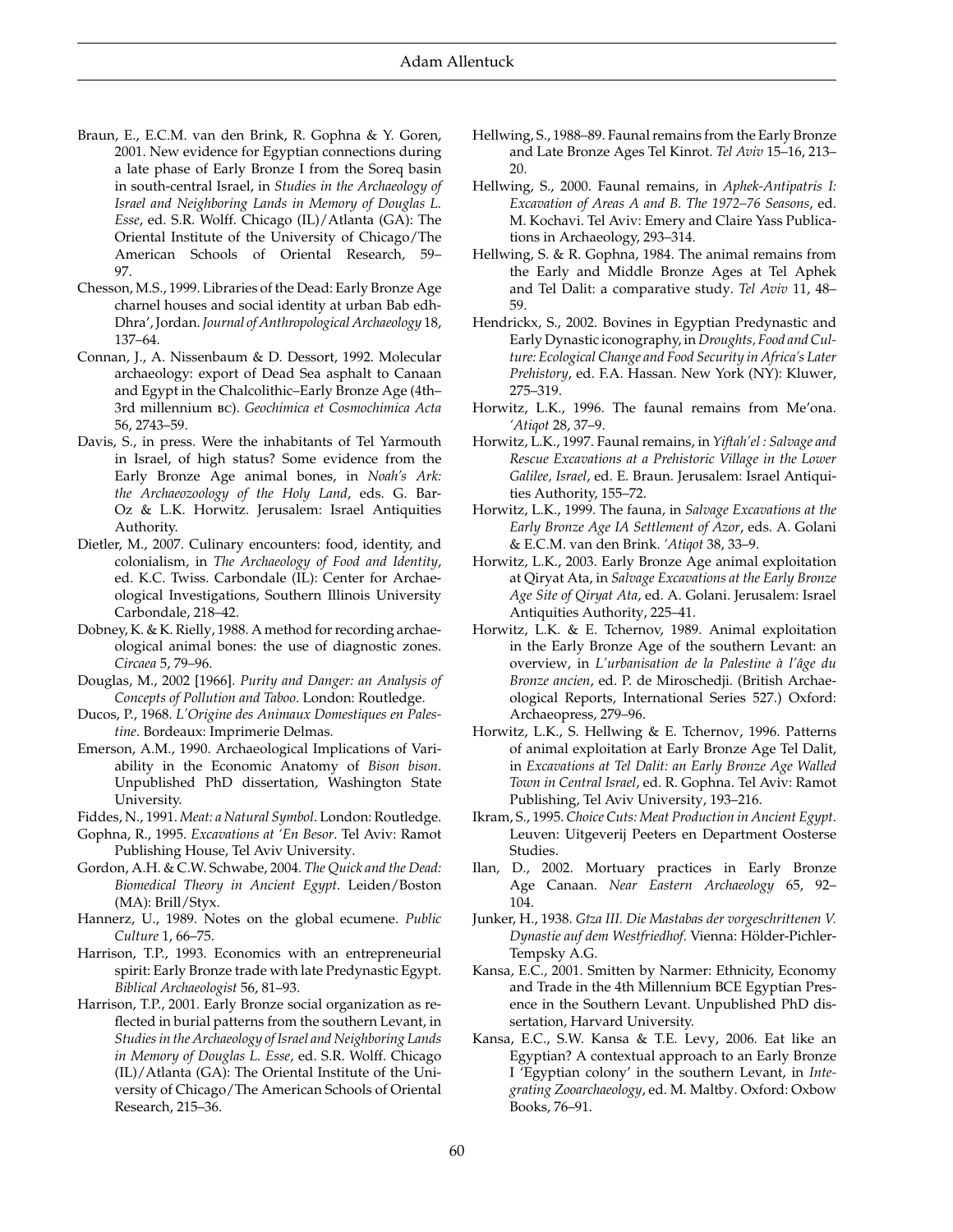- <span id="page-17-0"></span>Kansa, S.W., in press. Animal exploitation at the Halif Terrace during the Early Bronze IA and IB (*c.* 3600–3000 BCE), in *Noah's Ark: the Archaeozoology of the Holy Land*, eds. G. Bar-Oz & L.K. Horwitz. Jerusalem: Israel Antiquities Authority.
- Kansa, S.W. & C. Grigson, in prep. Zooarchaeology of Early Bronze Age Nahal Tillah. *Open Context*. doi:10.6078/M7QN64NW.
- Kemp, B.J., 2006. *Ancient Egypt: Anatomy of a Civilization*. 2nd edition. London: Routledge.
- Kopytoff, I., 1986. The cultural biography of things: commoditization as process, in *The Social Life of Things: Commodities in Cultural Perspective*, ed. A. Appadurai. Cambridge: Cambridge University Press, 64– 91.
- Lernau, H., 1978. Faunal remains, strata III–I, in *Early Arad: the Chalcolithic Settlement and Early Bronze Age City*, ed. R. Amiran. Jerusalem: Israel Exploration Society, 83–113.
- Levy, T.E., D. Alon, P. Smith et al., 1997. Egyptian–Canaanite interaction at Nahal Tillah, Israel (*ca.* 4500–3000 BCE): an interim report on the 1994–1995 excavations. *Bulletin of the American Schools of Oriental Research* 307, 1–51.
- Lokuruka, M.N.I., 2006. Meat is the meal and status is by meat: recognition of rank, wealth, and respect through meat in Turkana culture. *Food & Foodways* 14, 201–29.
- Lyman, R.L., 2008. *Quantitative Paleozoology*. Cambridge: Cambridge University Press.
- Marean, C.W. & S.Y. Kim, 1998. Mousterian large-mammal remains from Kobeh Cave: behavioral implications for Neanderthals and early modern humans. *Current Anthropology* 39, S79–113.
- McGovern, P.E., U. Hartung, V.R. Badler, D.L. Glusker & L.J. Exner, 1997. The beginnings of winemaking and viniculture in the ancient Near East and Egypt. *Expedition* 39, 3–21.
- Milevski, I., 2011. *Early Bronze Age Goods Exchange in the Southern Levant: a Marxist Perspective*. London: Equinox.
- de Miroschedji, P., 2002. The socio-political dynamics of Egyptian–Canaanite interaction in the Early Bronze Age, in *Egypt and the Levant: Interrelations from the 4th through the Early 3rd Millennium BCE*, eds. E.C.M. van den Brink & T.E. Levy. London: Leicester University Press, 39–57.
- de Miroschedji, P., M. Sadeq, D. Faltings et al., 2001. Les fouilles de Tell es-Sakan (Gaza): nouvelles donnés sur les contacts Égypto-Cananéens aux IV<sup>e</sup>–III<sup>e</sup> millenaires. ´ *Paleorient ´* 27, 75–104.
- Paz, Y., 2002. Fortified settlements of the EB IB and the emergence of the first urban system. *Tel Aviv* 29, 238– 61.
- Pickering, T.R., C.W. Marean & M. Domínguez-Rodrigo, 2003. Importance of limb bone shaft fragments in zooarchaeology: a response to 'On *in situ* attrition and vertebrate body part profiles' (2002), by M.C. Stiner. *Journal of Archaeological Science* 30, 1469–82.
- Quibell, J.E. & F.W. Green, 1902. *Hierakonpolis*, part II. London: Bernard Quaritch.
- Quibell, J.E., R.F.E. Paget & A.A. Pirie, 1898. *The Ramesseum and the Tomb of Ptah-Hetep*. London: Bernard Quaritch.
- Redding, R., 2010. Status and diet at the Workers' Town, Giza, Egypt, in *Anthropological Approaches to Zooarchaeology: Complexity, Colonialism, and Animal Transformations*, eds. D. Campana, P. Crabtree, S.D. deFrance, J. Lev-Tov & A. Choyke. Oxford: Oxbow Books, 65– 75.
- Redding, R., n.d. Unpublished data from Workers' Town at Giza.
- Regev, J., P. deMiroschedji, R. Greenberg, E. Braun, Z. Greenhut & E. Boaretto, 2012. Chronology of the Early Bronze Age in the southern Levant: new analysis for a high chronology. *Radiocarbon* 54, 525–66.
- Rosen, S.A., 1988. A preliminary note on the Egyptian component of the chipped stone assemblage from Tel 'Erani. *Israel Exploration Journal* 38, 105–16.
- Rossel, S., 2007. The Development of Productive Subsistence Economies in the Nile Valley: Zooarchaeological Analysis at El-Mahâsna and South Abydos, Upper Egypt. Unpublished PhD dissertation, Harvard University.
- Roth, A.M., 1992. The *psš-kf* and the 'Opening of the Mouth' ceremony: a ritual of birth and rebirth. *The Journal of Egyptian Archaeology* 78, 113–47.
- Roth, A.M., 1993. Fingers, stars, and the 'Opening of the Mouth': the nature and function of the *ntrwj*-blades. *The Journal of Egyptian Archaeology* 79, 57–79.
- Shennan, S., 1988. *Quantifying Archaeology*. Edinburgh/San Diego (CA): Edinburgh University Press/Academic Press.
- Simpson, W.K., 1980. *Mastabas of the Western Cemetery*: part I. volume 4. Boston (MA): Museum of Fine Arts.
- Stager, L.E., 2001. Port power in the Early and the Middle Bronze Age: the organization of maritime trade and hinterland production, in *Studies in the Archaeology of Israel and Neighboring Lands in Memory of Douglas L. Esse*, ed. S.R. Wolff. Chicago (IL)/Atlanta (GA): The Oriental Institute of the University of Chicago/The American Schools of Oriental Research, 625–38.
- Stein, G.J., 2002. From passive periphery to active agents: emerging perspectives in the archaeology of interregional interaction. *American Anthropologist* 104, 903– 16.
- Stiner, M.C., 2002. On *in situ* attrition and vertebrate body part profiles. *Journal of Archaeological Science* 29, 979– 91.
- Sykes, N., n.d. Unpublished data from Tell es-Sakan.
- Symmons, R., 2005. New density data for unfused and fused sheep bones, and a preliminary discussion on the modelling of taphonomic bias in archaeofaunal age profiles. *Journal of Archaeological Science* 32, 1691–8.
- Ter Braak, C.J.F., 1986. Canonical correspondence analysis: a new eigenvector technique for multivariate direct gradient analysis. *Ecology* 67, 1167–79.